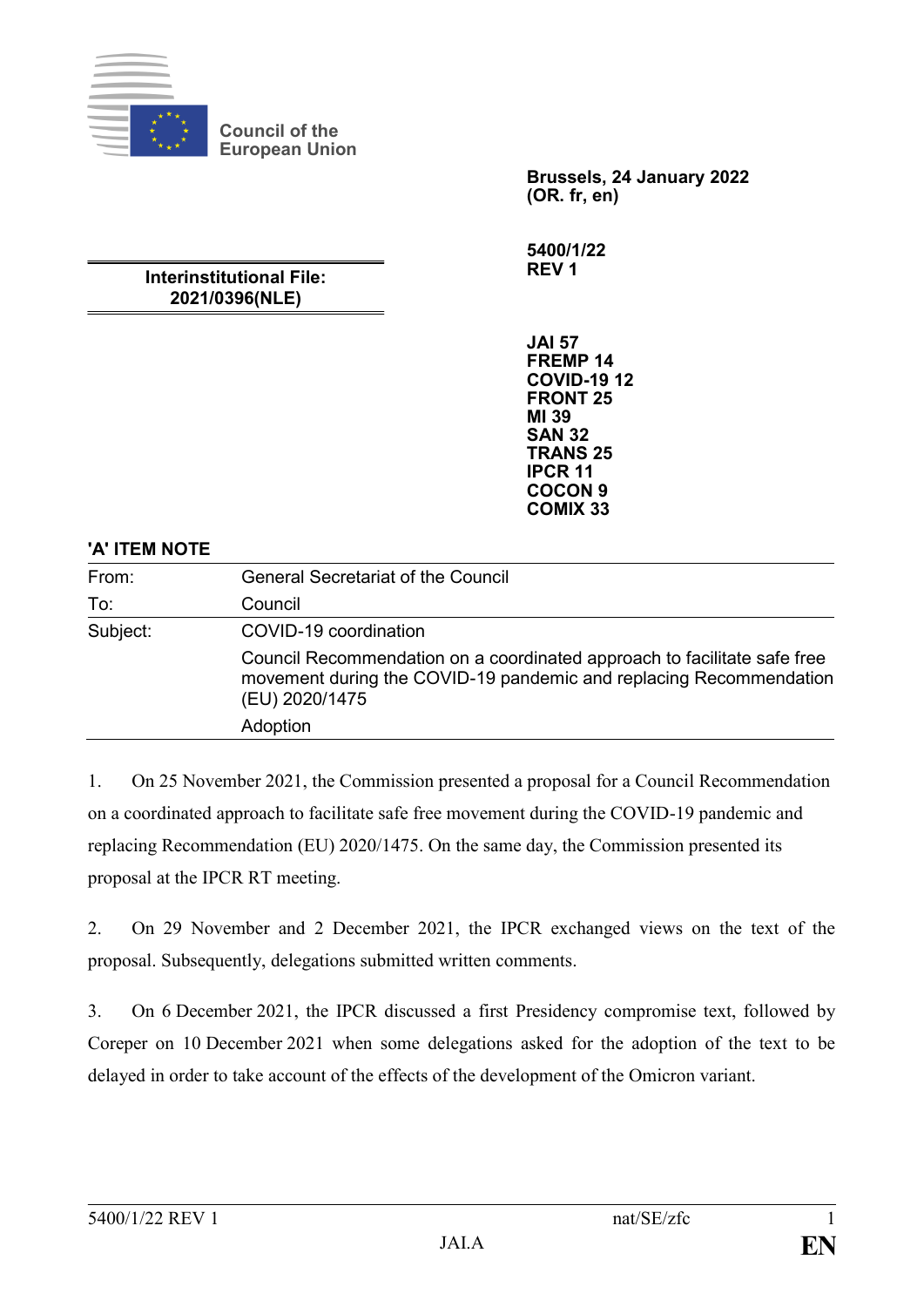4. In its conclusions of 16 December 2021, the European Council called for the swift adoption of the revised Council Recommendation on free movement between Member States.

5. On 13 January 2022, the IPCR held a further exchange of views on the initial Presidency compromise text. Following this exchange of views, and as announced at Coreper on 14 January, the Presidency submitted a new compromise text to the IPCR on 17 January 2022.

6. Following the IPCR meeting on 17 January 2022, the Presidency introduced a limited number of changes. The text was submitted to the Committee of Permanent Representatives on 21 January 2022 for approval.

7. On 21 January 2022, the Committee of Permanent Representatives approved the text of the draft proposal for a Council Recommendation on a coordinated approach to facilitate safe free movement during the COVID-19 pandemic and replacing Recommendation (EU) 2020/1475, in the Annex to 5318/1/22 REV 1. At this meeting, Coreper agreed to suggest that the Council adopt the text of the draft Council Recommendation in Annex to this note at a forthcoming meeting.

The Committee of Permanent Representatives also decided to request the publication of the Council Recommendation in the Official Journal of the European Union.

The Committee of Permanent Representatives took note of the intention of the Austrian, Hungarian and Maltese delegations to abstain when the Council adopted the text of the Recommendation.

8. In view of the above, the Committee of Permanent Representatives recommends that the Council adopt the text of the Council Recommendation on a coordinated approach to facilitate safe free movement during the COVID-19 pandemic and replacing Recommendation (EU) 2020/1475, in annex hereto.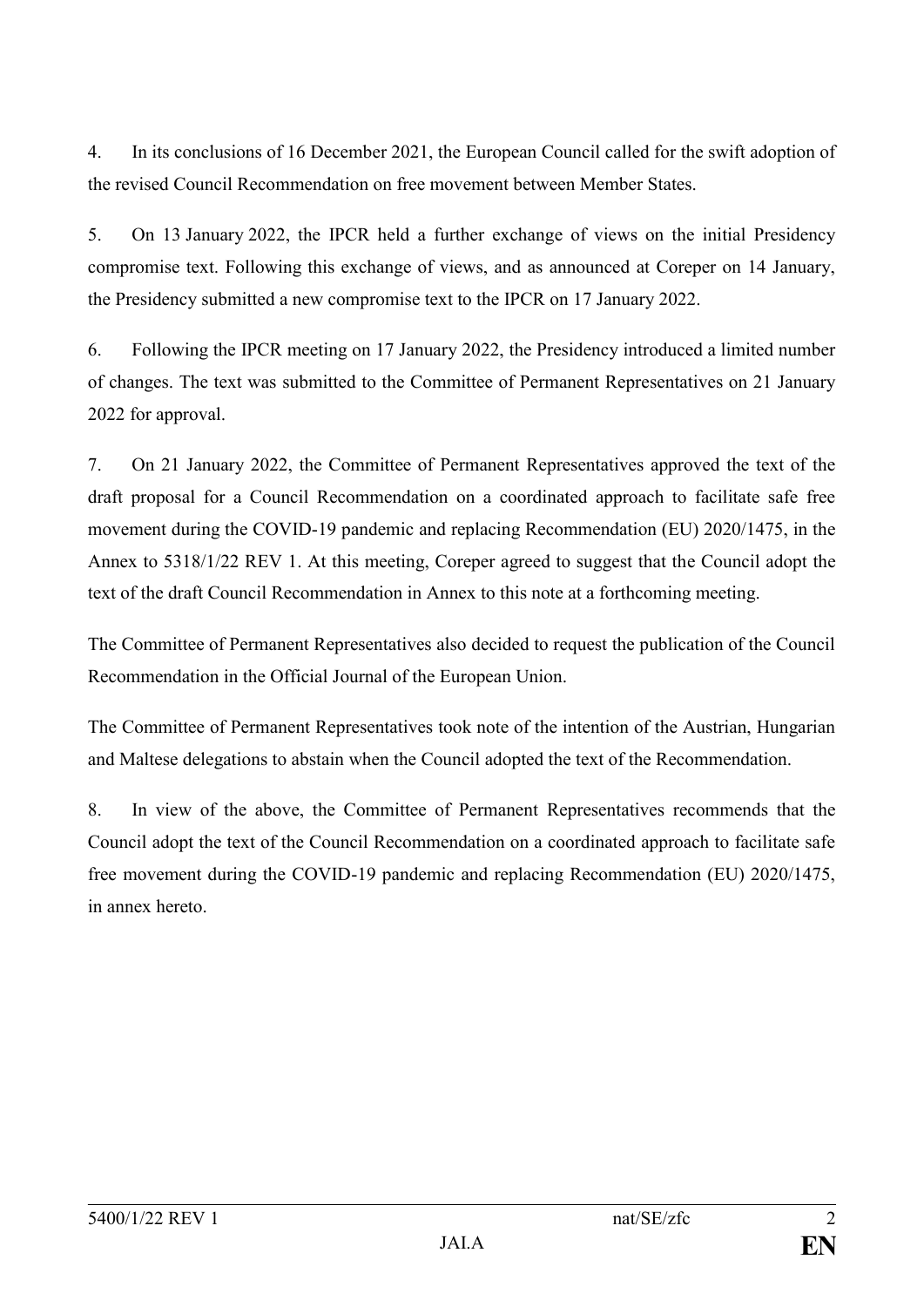9. The Austrian and Croatian delegations have submitted written statements for inclusion in the minutes of the meeting at which the Council adopts the above Recommendation. The text of these statements is set out in Addendum 1 and 2 to this note.

10. Once signed by the President of the Council, the legislative act will be published in the Official Journal of the European Union.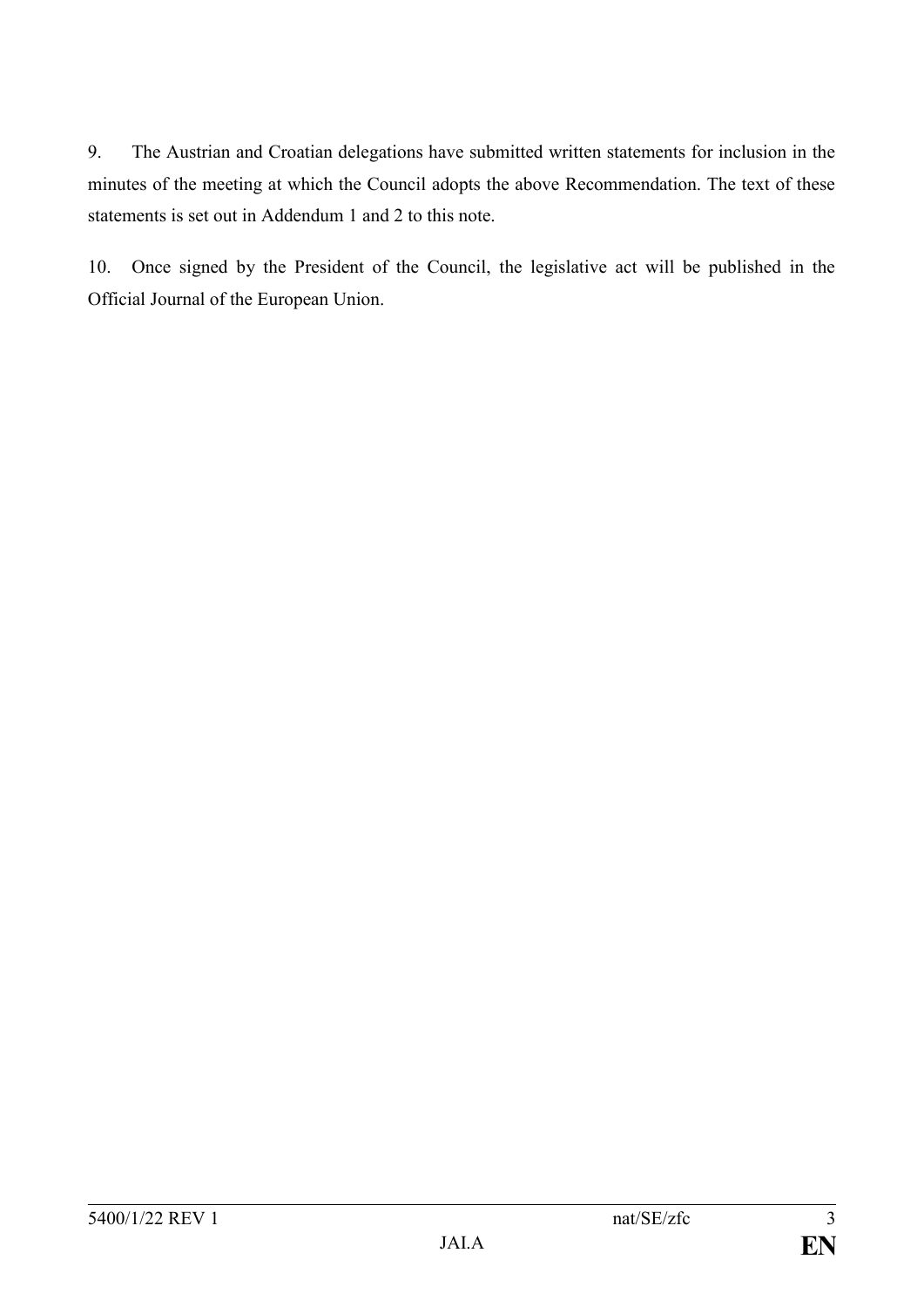**ANNEX**

# **COUNCIL RECOMMENDATION**

# **on a coordinated approach to facilitate safe free movement during the COVID-19 pandemic and replacing Recommendation (EU) 2020/1475**

(Text with EEA relevance)

## EUROPEAN UNION

Having regard to the Treaty on the Functioning of the European Union, and in particular Article 21(2), Article 168(6) and Article 292, first and second sentence thereof,

Having regard to the proposal from the European Commission,

Whereas:

- (1) Citizenship of the Union confers on every citizen of the Union the right of free movement.
- (2) Pursuant to Article 21(1) of the Treaty, every citizen of the Union has the right to move and reside freely within the territory of the Member States, subject to the limitations and conditions laid down in the Treaties and by the measures adopted to give effect to them. Directive  $2004/38/EC$  of the European Parliament and of the Council<sup>1</sup> gives effect to that right. Article 45 of the Charter of Fundamental Rights of the European Union (the Charter) also provides for freedom of movement and residence. Since the action of the Union proves necessary to attain the objective laid down in Article 21 of the Treaty, and the Treaties do not otherwise provide the necessary powers, the Council may adopt provisions with a view to facilitating the exercise of the rights to move and reside freely.
- (3) Pursuant to Article 168(1) of the Treaty, a high level of human health protection is to be ensured in the definition and implementation of all Union policies and activities.

**<sup>1</sup>** Directive 2004/38/EC of the European Parliament and of the Council of 29 April 2004 on the right of citizens of the Union and their family members to move and reside freely within the territory of the Member States amending Regulation (EEC) No 1612/68 and repealing Directives 64/221/EEC, 68/360/EEC, 72/194/EEC, 73/148/EEC, 75/34/EEC, 75/35/EEC, 90/364/EEC, 90/365/EEC and 93/96/EEC (OJ L 158, 30.4.2004, p. 77).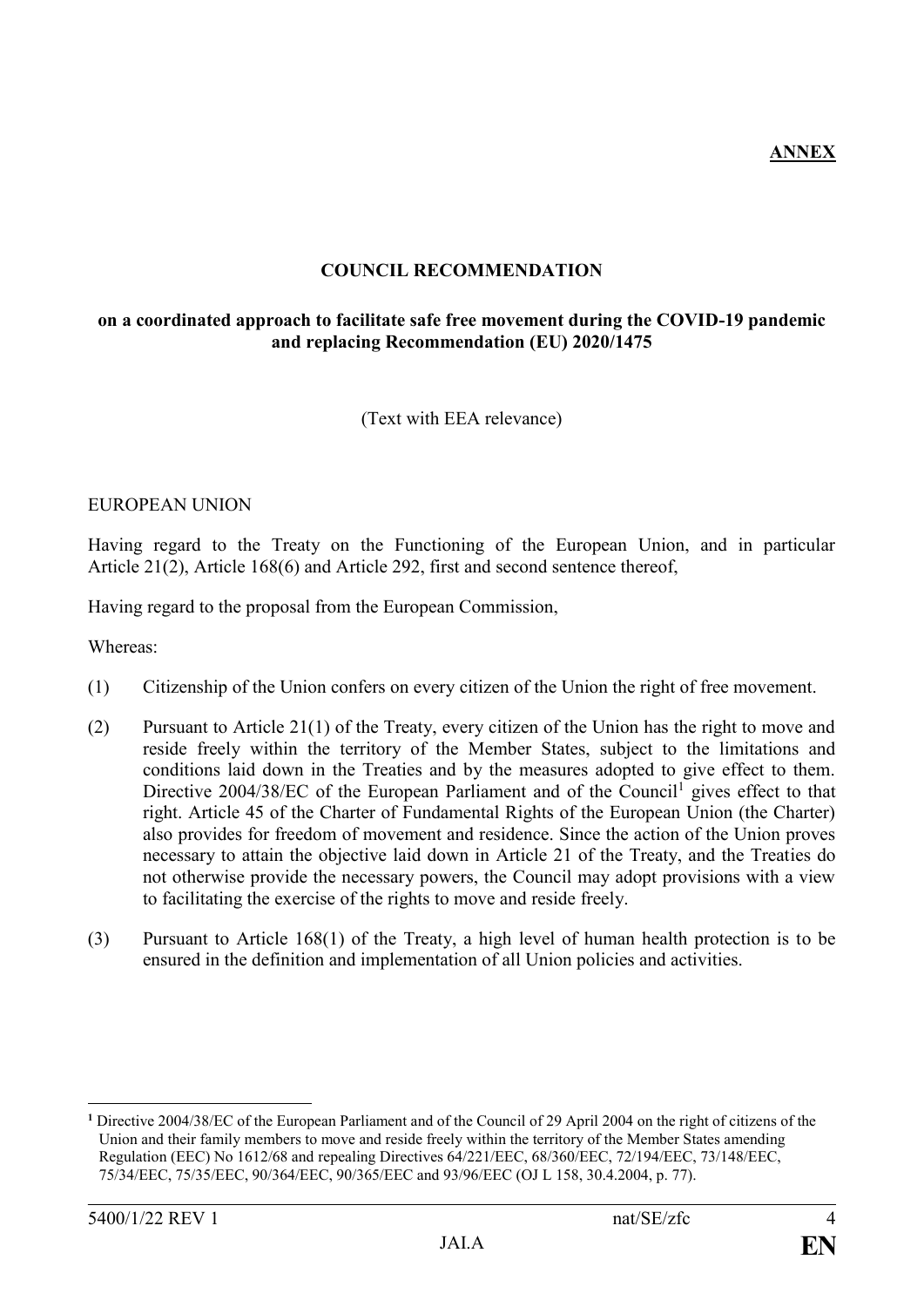- (4) On 30 January 2020, the Director-General of the World Health Organization (WHO) declared a public health emergency of international concern over the global outbreak of novel coronavirus, which causes Coronavirus disease 2019 (COVID-19). On 11 March 2020, the WHO made the assessment that COVID-19 can be characterized as a pandemic.
- (5) To limit the spread of the virus, the Member States have adopted various measures, some of which have had an impact on Union citizens' right to move and reside freely within the territory of the Member States, such as restrictions on entry or requirements for cross-border travellers exercising free movement rights to undergo tests for SARS-CoV-2 infection.
- (6) As the COVID-19 pandemic has caused an unprecedented health emergency, the protection of public health has become an overriding priority for both the Union and its Member States. On the basis of the protection of public health, Member States may take measures that restrict the free movement of persons within the Union. According to Article 168(7) of the Treaty, the definition of national health policies, including the organisation and delivery of health services and medical care, is the responsibility of Member States and may therefore vary from one Member State to another. While Member States are competent to decide on the most appropriate measures to safeguard public health, it is appropriate to ensure the coordination of such measures, with a view to safeguarding the exercise of the right of free movement and combatting a serious cross-border threat to health such as COVID-19.
- (7) When adopting and applying restrictions to free movement, Member States should respect principles of Union law, in particular proportionality and non-discrimination. This Recommendation is intended to facilitate the application of these principles, in a coordinated manner, to the exceptional situation caused by the COVID-19 pandemic.
- (8) Unilateral measures in this area have the potential to cause significant disruptions as businesses and citizens are confronted with a wide array of diverging and rapidly changing measures. This is particularly harmful in a situation where the economy of the Union has already been significantly affected by the virus.
- (9) A coordinated approach aims to prevent the reintroduction of internal border controls. Border closures or blanket travel bans, as well as suspension of flights, land transport and water crossings, are not justified, as more targeted and coordinated measures, such as COVID-19 certificates or testing, have a sufficient impact and cause less disruption. The system of 'Green Lanes<sup>'2</sup> should keep transport flows moving, in particular to ensure the free movement of goods and services, thus avoiding supply chain disruptions.

**<sup>2</sup>** Communication from the Commission on upgrading the transport Green Lanes to keep the economy going during the COVID-19 pandemic resurgence (COM(2020) 685 final).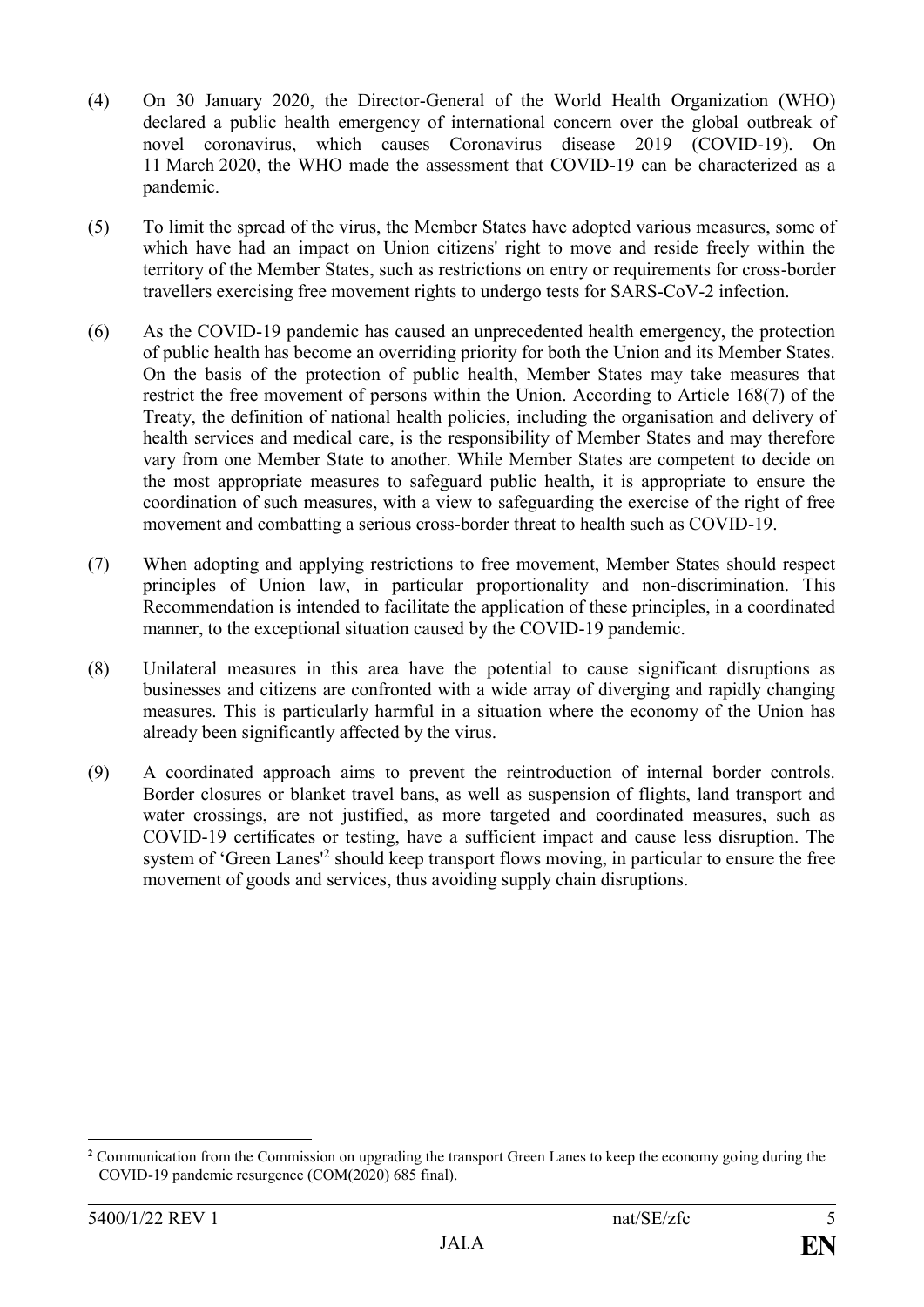- (10) To ensure increased coordination among Member States, the Council adopted, on 13 October 2020, Recommendation (EU) 2020/1475<sup>3</sup> . That Recommendation established a coordinated approach on the following key points: the application of common criteria and thresholds when deciding whether to introduce restrictions to free movement, a mapping of the risk of COVID-19 transmission based on an agreed colour code, and a coordinated approach as to the measures, if any, which may appropriately be applied to persons moving between areas, depending on the level of risk of transmission in those areas. On 1 February 2021, the Council adopted Recommendation (EU) 2021/119<sup>4</sup> amending Recommendation (EU) 2020/1475 in view of a very high level of community transmission across the Union, possibly linked to the increased transmissibility of the new SARS-CoV-2 variants of concern.
- (11) On 14 June 2021, the European Parliament and the Council adopted Regulation (EU) 2021/953 on a framework for the issuance, verification and acceptance of interoperable COVID-19 vaccination, test and recovery certificates (EU Digital COVID Certificate) to facilitate free movement during the COVID-19 pandemic<sup>5</sup>. The framework was established to facilitate EU Digital COVID Certificate holders' exercise of their right to free movement during the COVID-19 pandemic. That Regulation is also to contribute to facilitating the gradual lifting of restrictions to free movement put in place by the Member States, in accordance with Union law, to limit the spread of SARS-CoV-2, in a coordinated manner.
- (12) Regulation (EU) 2021/953 started applying as of 1 July 2021. Since that date, vaccinated, tested or recovered persons have had a right to obtain an EU Digital COVID certificate following vaccination, test or recovery in a Member State. To make best use of the EU Digital COVID Certificate framework, the Council adopted, on 14 June 2021, Recommendation (EU) 2021/961<sup>6</sup> amending Recommendation (EU) 2020/1475.
- (13) Since June 2021, two important developments with an impact on free movement within the Union have taken place. First, vaccine uptake has increased significantly, with the cumulative uptake of full vaccination among the total Union population reaching more than  $68\%$  by 10 January  $2022<sup>7</sup>$  compared to less than 30% when the latest amendment to Recommendation (EU) 2020/1475 and Regulation (EU) 2021/953 were adopted<sup>8</sup>. A significantly higher percentage of the population is thus better protected from falling seriously ill and dying from COVID-19 as a result of the currently available COVID-19 vaccines. Second, the rollout of the EU Digital COVID Certificate has progressed at rapid pace.

<sup>1</sup> **<sup>3</sup>** Council Recommendation (EU) 2020/1475 of 13 October 2020 on a coordinated approach to the restriction of free movement in response to the COVID-19 pandemic (OJ L 337, 14.10.2020, p. 3).

**<sup>4</sup>** Council Recommendation (EU) 2021/119 of 1 February 2021 amending Recommendation (EU) 2020/1475 on a coordinated approach to the restriction of free movement in response to the COVID-19 pandemic (OJ L 36 I, 2.2.2021, p. 1).

**<sup>5</sup>** OJ L 211, 15.6.2021, p. 1

**<sup>6</sup>** Council Recommendation (EU) 2021/961 of 14 June 2021 amending Recommendation (EU) 2020/1475 on a coordinated approach to the restriction of free movement in response to the COVID-19 pandemic (OJ L 213I, 16.6.2021, p. 1).

**<sup>7</sup>** https://vaccinetracker.ecdc.europa.eu/public/extensions/COVID-19/vaccine-tracker.html#summary-tab

**<sup>8</sup>** https://vaccinetracker.ecdc.europa.eu/public/extensions/COVID-19/vaccine-tracker.html#uptake-tab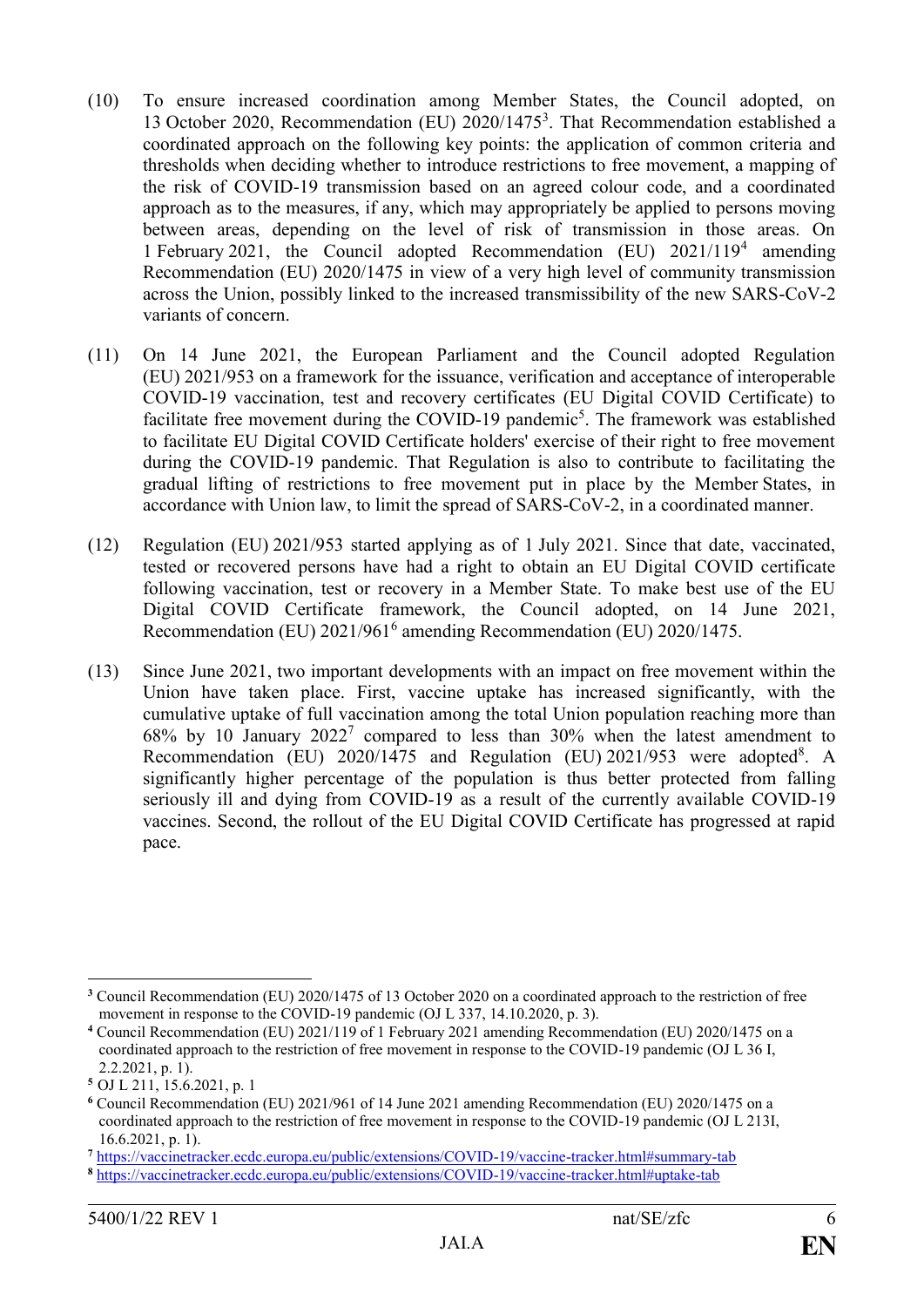By January 2022, Member States have issued more than 1 billion EU Digital COVID Certificates. The EU Digital COVID Certificate is thus a widely available, reliable and accepted tool to facilitate free movement during the COVID-19 pandemic. The EU Digital COVID Certificate framework is not only used by the EU Member States, the three non-EU European Economic Area countries and Switzerland<sup>9</sup>, but also by 29 other third countries and territories, with more third countries expected to join in the future. At the same time, the epidemiological situation within the Union remains challenging, justifying the maintenance of measures aimed at protecting public health.

- (14) In view of these developments, the common approach set out in Council Recommendation (EU) 2020/1475 should be adapted further, as also requested by the European Council in its conclusions of 22 October 2021**<sup>10</sup>**. In particular, a person's COVID-19 vaccination, test or recovery status, as evidenced by an EU Digital COVID Certificate, should be the key determinant. As EU Digital COVID Certificates can be safely issued, verified and accepted, travellers in the possession of a valid EU Digital COVID Certificate should not be subject to additional restrictions to free movement, such as further tests for SARS-CoV-2 infection. In particular, persons travelling within the Union should in principle not be required to undergo quarantine, given that it constitutes a significant restriction to free movement.
- (15) This is supported by recommendations issued by the  $WHO<sup>11</sup>$ , according to which fully vaccinated travellers, as well as travellers who have recovered from COVID-19 within the 6 months prior to travelling, should not be subject to additional restrictions. Persons who do not fall within these two categories should in principle be able to travel based on a negative test for SARS-CoV-2 infection.
- (16) To simplify free movement within the Union, it is necessary to set out a common understanding of the conditions that the three types of EU Digital COVID Certificates should meet in order to be accepted.
- (17) On 21 December 2021, the Commission adopted Delegated Regulation (EU) 2021/2288 amending the Annex to Regulation (EU) 2021/953 of the European Parliament and of the Council as regards the acceptance period of vaccination certificates issued in the EU Digital COVID Certificate format indicating the completion of the primary vaccination series $12$ . That Delegated Regulation established, for the purpose of travel, certificates indicating the completion of the primary vaccination series shall be accepted only if not more than 270 days have passed since the date of the latest dose in that series. As it was not yet possible to determine an acceptance period for certificates indicating the administration of booster doses, the Delegated Regulation noted that no acceptance period should, at this stage, apply to certificates indicating the administration of a booster dose.

**<sup>9</sup>** Commission Implementing Decision (EU) 2021/1126 of 8 July 2021 establishing the equivalence of COVID-19 certificates issued by Switzerland to the certificates issued in accordance with Regulation (EU) 2021/953 of the European Parliament and of the Council (OJ L 243, 9.7.2021, p. 49). **10** EUCO 17/21

**<sup>11</sup>** WHO-2019-nCoV-Policy-Brief-Risk-based-international-travel-2021.1, available at: <https://www.who.int/publications/i/item/WHO-2019-nCoV-Policy-Brief-Risk-based-international-travel-2021.1>

**<sup>12</sup>** OJ L 458, 22.12.2021, p. 459.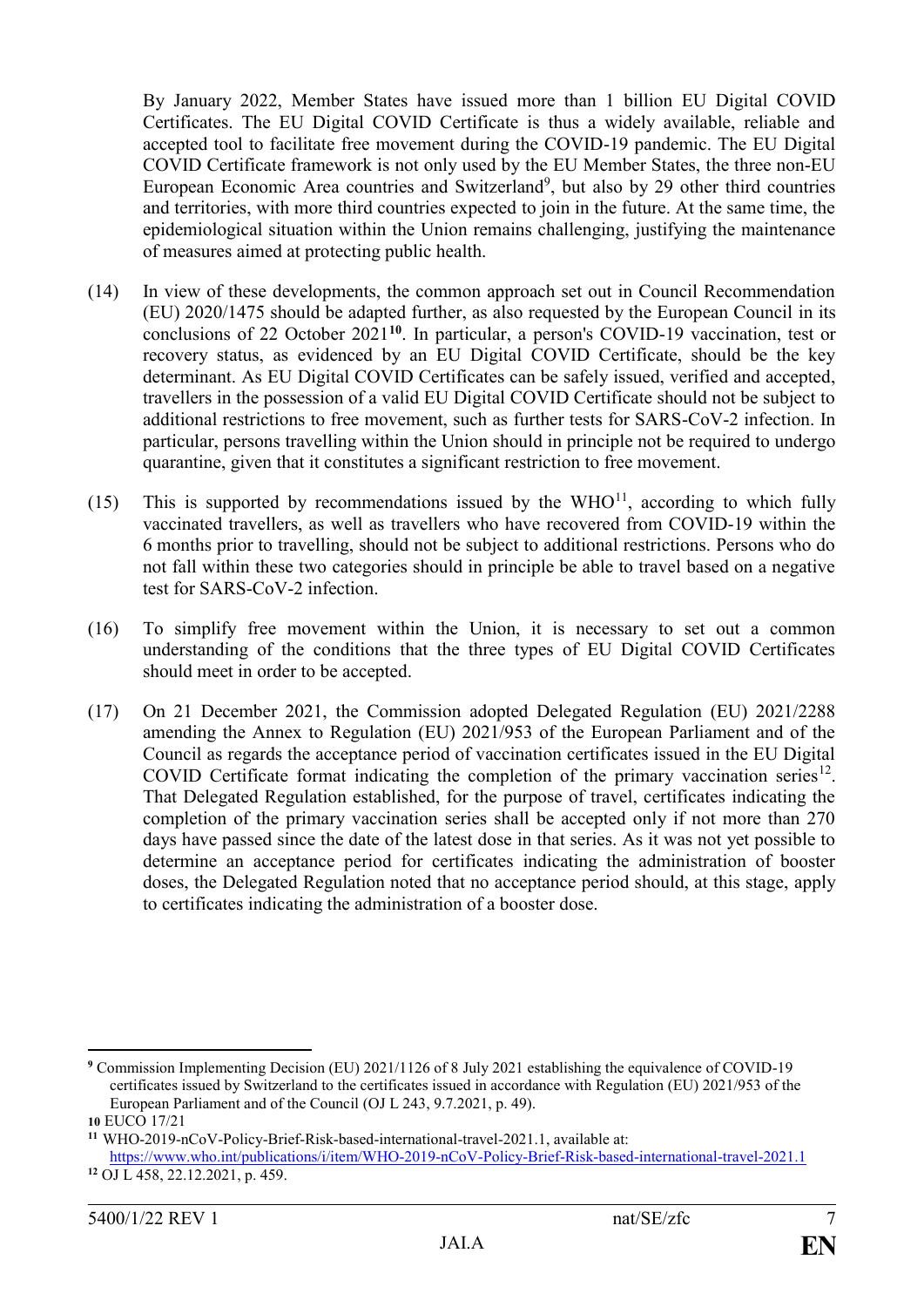- (18) Member States should immediately take all necessary steps to ensure access to vaccination for those population groups whose previously issued vaccination certificates approach the limit of the standard acceptance period, with full regard for domestic decisions on prioritisation for different population groups in the vaccination roll-out in light of national policy and the epidemiological situation.
- (19) The Commission should be invited to monitor and to regularly re-evaluate the approach regarding the acceptance period to assess whether adaptations or changes might be needed on the basis of newly emerging scientific evidence including in relation to the acceptance period for certificates issued following the administration of a booster dose.
- (20) To simplify free movement within the Union, the standard validity periods for test certificates should be maintained. The sampling required for a molecular nucleic acid amplification test (NAAT) should, in order to be eligible, be carried out not more than 72 hours prior to arrival. A shorter validity period of not more than 24 hours is justified for rapid antigen tests listed in Annex I of the EU common list of COVID-19 rapid antigen tests agreed by the Health Security Committee<sup>13</sup> given the availability of those tests.
- (21) Over the last couple of months, the clinical performance of rapid antigen tests has improved. In May 2021, the Technical Working Group on COVID-19 diagnostic tests established by the Health Security Committee<sup>14</sup>, responsible for maintaining the EU common list of rapid antigen tests, put in place a more structured, coherent and swift procedure for updating the list. Moreover, on 21 September 2021, the Technical Working Group agreed on additional definitions and criteria that should be considered for independent validation studies assessing the clinical performance of rapid antigen tests for COVID-19 diagnosis. Only rapid antigen test results based on nasal, oropharyngeal and/or nasopharyngeal specimens should be valid for the issuance of test certificates in the EU Digital COVID Certificate format. The Technical Working Group agreed to exclude from the list rapid antigen tests solely based on alternative sample types such as saliva.

Furthermore, neither pooled rapid antigen tests nor rapid antigen self-tests are included in the list, further increasing the likely consistency of the performance of the tests included. The seventh and latest update of the common list was agreed by the Health Security Committee on 10 November 2021. Given these improvements, all Member States should, for the purpose of travel, accept both test certificates issued following a NAAT and test certificates issued following a rapid antigen test featured in the EU common list.

(22) In view of evidence supporting a recommendation that people who have recovered from laboratory-confirmed COVID-19 do not need additional travel-related testing for SARS-CoV-2 infection or travel-related self-isolation or quarantine at least within the first 180 days of the first positive NAAT test, holders of such recovery certificates should also be exempted from additional travel restrictions for that period.

<sup>&</sup>lt;sup>13</sup> Available at: [https://ec.europa.eu/health/sites/default/files/preparedness\\_response/docs/covid19\\_rat\\_common](https://ec.europa.eu/health/sites/default/files/preparedness_response/docs/covid19_rat_common-list_en.pdf)[list\\_en.pdf](https://ec.europa.eu/health/sites/default/files/preparedness_response/docs/covid19_rat_common-list_en.pdf)

<sup>14</sup> https://ec<u>.europa.eu/health/security/crisis-management/twg\_covid-19\_diagnostic\_tests\_en</u>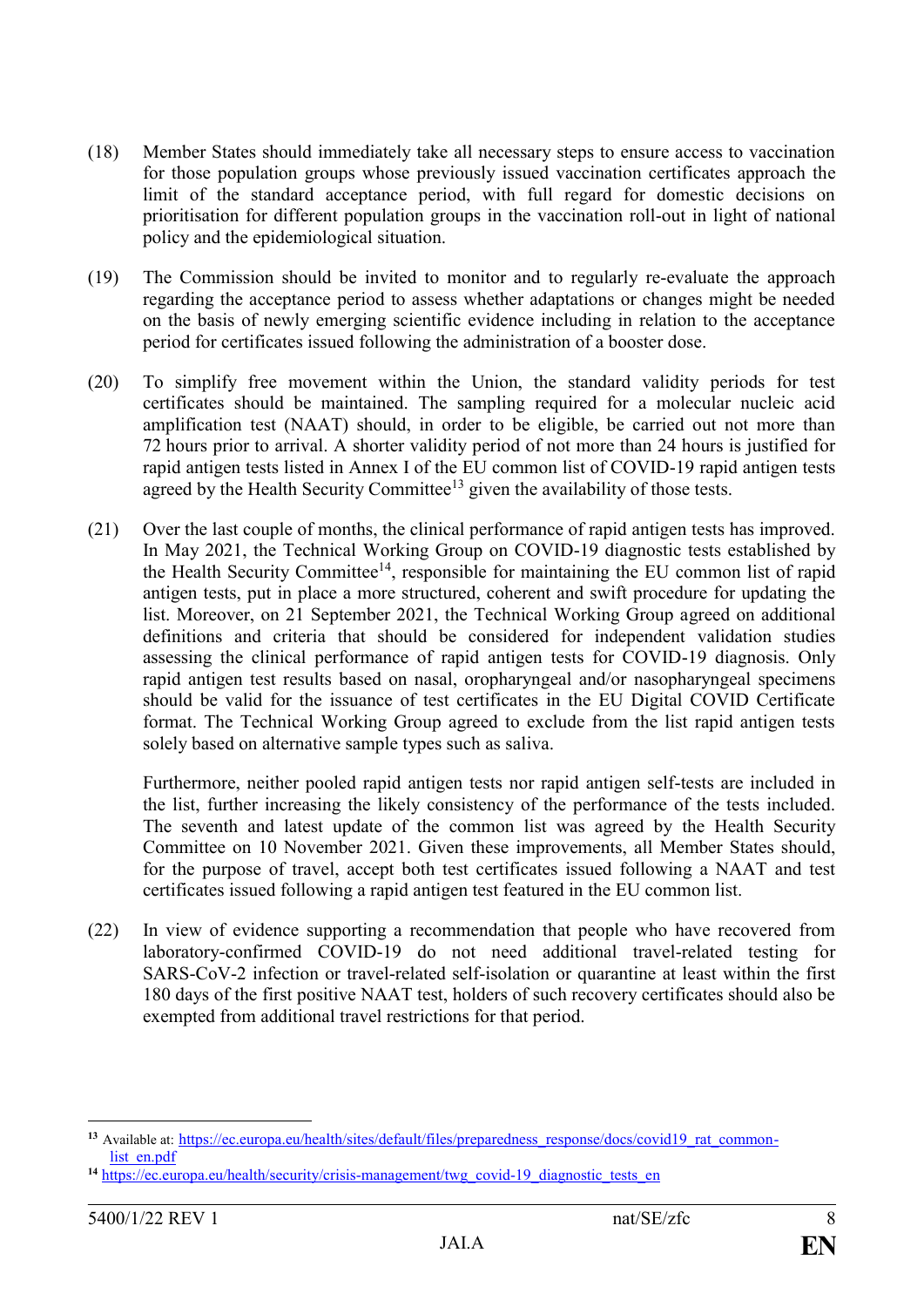- (23) The EU Digital COVID Certificate system offers the possibility for validation rules to be applied automatically to the certificates' datasets, ensuring that travel rules are applied quickly, reliably and predictably. To facilitate the application of EU Digital COVID certificate validation rules, Member States should make use of the standardised business rules processing functionality offered by the EU Digital COVID Certificate system<sup>15</sup>.
- (24) Since the adoption of Regulation (EU) 2021/953, the Commission has adopted several implementing acts establishing that COVID-19 certificates issued by a certain third country to Union citizens and their family members are to be considered as equivalent to certificates issued by Member States in accordance with that Regulation with a view to facilitating the free movement of their holders. Where this Recommendation makes reference to EU Digital COVID Certificates issued in line with Regulation (EU) 2021/953, this should be understood as also covering certificates issued to Union citizens and their family members covered by these implementing acts. To facilitate free movement, Member States should also be encouraged to issue EU Digital COVID Certificates pursuant to Article 8(1) of Regulation (EU) 2021/953 to persons covered by that provision having been vaccinated in third countries, in particular third countries the certificates of which are not covered by such implementing acts.
- (25) As stated in Article 3(6) of Regulation (EU) 2021/953, possession of an EU Digital COVID Certificate is not to be a precondition for exercising the right to free movement. Therefore, persons not in the possession of an EU Digital COVID Certificate should not be prevented from travelling, but could, if necessary, be required to undergo a test for SARS-CoV-2 infection prior to or after arrival to reduce the risk of imported infections.
- (26) This Recommendation covers the use of the EU Digital COVID Certificate to facilitate free movement within the Union during the COVID-19 pandemic. It neither prescribes nor prohibits the use of COVID-19 certificates for domestic purposes, such as access to events, venues or the workplace. As noted in Recital 48 of Regulation (EU) 2021/953, where a Member State decides to use EU Digital COVID Certificates for other purposes, the legal basis for such domestic uses has to be provided for in national law, which has to comply, among other things, with data protection requirements. As noted in Recital 49 of Regulation (EU) 2021/953, where a Member State has established a system of COVID-19 certificates for domestic purposes, it should ensure that the EU Digital COVID Certificates can also be used and are fully accepted. This is to make sure that holders of such certificates going to another Member State in exercise of their right of free movement do not have to obtain an additional national certificate.
- (27) Given their specific situation or essential function, certain categories of travellers exercising their right of free movement should not be required to be in the possession of an EU Digital COVID Certificate. At the same time, this list could be more limited compared to Recommendation (EU) 2020/1475, given that many persons travelling for an essential function or need are already vaccinated. It should cover transport workers or transport service providers, patients travelling for imperative medical reasons, seafarers, persons who cross borders daily or frequently to go to work or school, visit close relatives, seek medical care, or to take care of loved ones, and children under the age of 12 years.

<sup>&</sup>lt;u>.</u> **<sup>15</sup>** [https://ec.europa.eu/health/sites/default/files/ehealth/docs/eu-dcc\\_validation-rules\\_en.pdf](https://ec.europa.eu/health/sites/default/files/ehealth/docs/eu-dcc_validation-rules_en.pdf)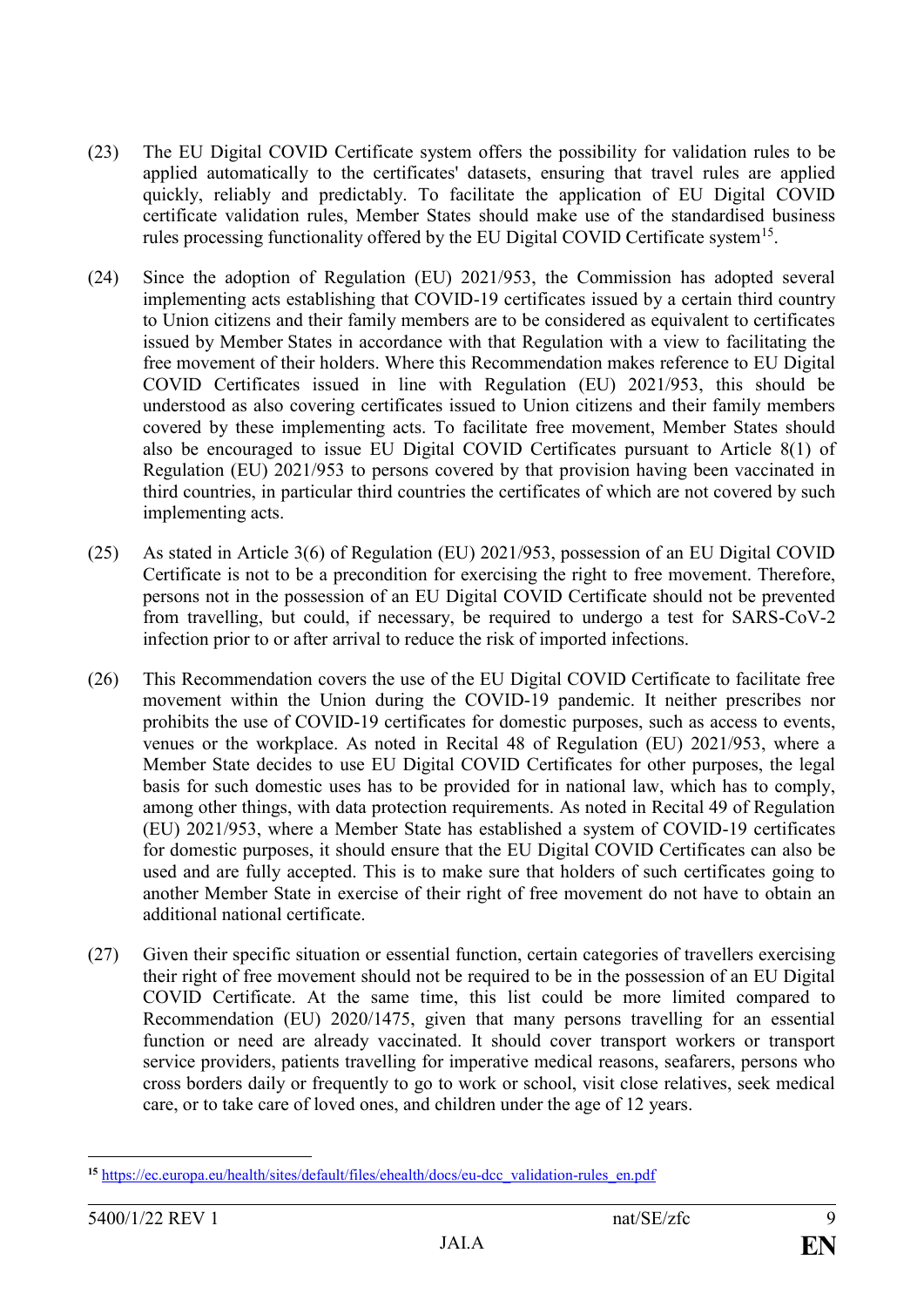- (28) In view of the progress made in terms of vaccine uptake and the successful rollout of the EU Digital COVID Certificate, COVID-19 travel measures should be applied at the personal instead of the regional level, meaning that a traveller's COVID 19 vaccination, test or recovery status as evidenced by a valid EU Digital Covid certificate should be the key determinant. Travellers exercising their right of free movement with a valid certificate should, in principle, not be subject to additional restrictions. This approach is justified due to the fact that the virus is still present in all regions throughout the EU and the epidemiological situation in those regions changes constantly and rapidly. A person-based approach will substantially simplify the framework applicable to travel during the pandemic in the EU, and will provide additional clarity and predictability to travellers as to the applicable rules.
- (29) As it is a useful and easily understandable tool for the public and Member States' authorities, the traffic light map indicating the epidemiological situation at regional level should be maintained for information purposes, with the exception of mapping areas where the virus is circulating at very high levels and where additional measures are necessary. The map's criteria and thresholds, as set out in Council Recommendation (EU) 2020/1475, should nevertheless be adapted in order to give greater emphasis to newly notified COVID-19 cases as the key criterion to approximate the risk of a traveller importing infections with SARS-CoV-2. This criterion should be weighted by the vaccine uptake in the same region, to take into account that vaccination reduces the risk to public health posed by COVID-19.

The resulting weighted rate should be assigned a colour-code using the thresholds of the risk assessment model developed by ECDC, except for regions with an insufficient testing rate. The specifics of the map should be included in an annex to the Recommendation. Using data provided by the Member States, the map should be published by the European Centre for Disease Prevention and Control on a weekly basis.

- (30) Particular attention should be paid to areas where the virus is circulating at very high levels, given the increased likelihood of imported cases from these areas, as well as the strain that prolonged periods of high case numbers can put on these areas' public healthcare systems. To mitigate these public health risks, Member States should advise against all non-essential travel to and from such areas. In addition, persons not in the possession of a vaccination or recovery certificate arriving from such areas should be required to undergo a test for SARS-CoV-2 infection prior to departure as well as undergo post-arrival quarantine/self-isolation. Exceptions for essential travellers, in particular for transport workers and transport service providers, should apply in order to limit the disruption to the internal market and to preserve the functioning of the 'Green Lanes'.
- (31) To ensure unity of travelling families, children under the under the age of 12 years who are in the possession of a valid EU Digital COVID Certificate, be it a vaccination certificate, a test certificate, or a certificate of recovery, or a negative test for SARS-CoV-2 infection, should not be required to undergo travel-related quarantine/self-isolation. In addition, children under the age of 6 years should be exempt from the requirement to undergo travel-related quarantine/self-isolation or tests for SARS-CoV-2 infection.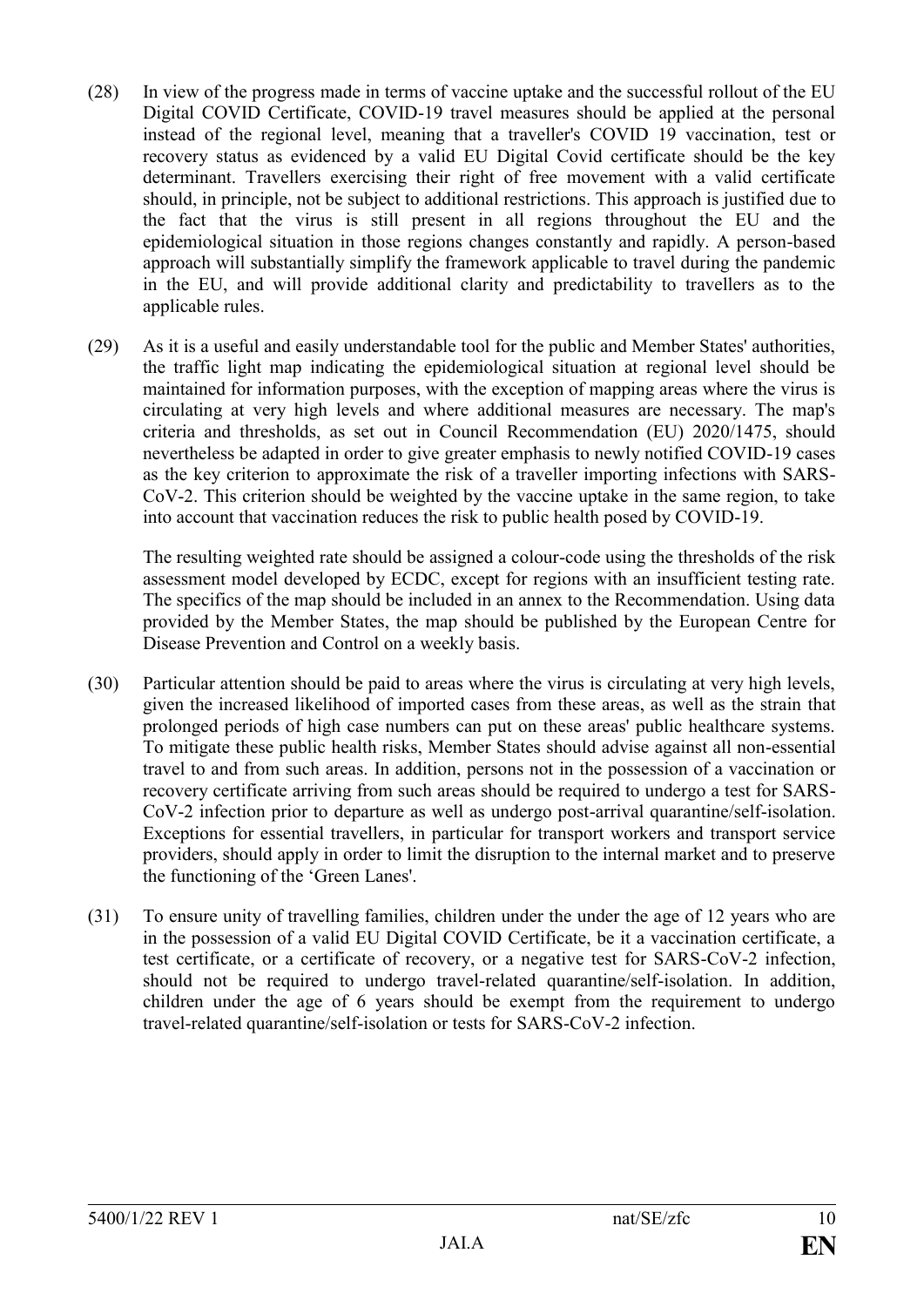(32) The emergence of new SARS-CoV-2 variants, as evidenced by the emergence of the 'Omicron' variant, remains a cause for concern and should be taken into account by Member States in the context of restrictions to free movement in response to the COVID-19 pandemic. The European Centre for Disease Prevention and Control regularly assesses new evidence on variants detected through epidemic intelligence, rules-based genomic variant screening, or other scientific sources<sup>16</sup>. This covers, in particular, variants of concern, for which clear evidence is available indicating a significant impact on transmissibility, severity and/or immunity that is likely to have an impact on the epidemiological situation in the EU/EEA, and variants of interest, for which evidence is available on genomic properties, epidemiological evidence or in-vitro evidence that could imply a significant impact on transmissibility, severity or immunity, realistically having an impact on the epidemiological situation in the EU/EEA.

To provide an overview of the proportion of variants of concern and variants of interest in the EU/EEA together with sequencing volumes, the European Centre for Disease Prevention and Control is also publishing, on a weekly basis, maps and other data<sup>17</sup>. To obtain timely and accurate information on the emergence and circulation of SARS-CoV-2 variants of concern or interest, it is important that Member States maintain or attain a sufficiently high sequencing volume. Insufficient sequencing volume results in poor ability to detect circulating variants of concern before they have an impact on the overall epidemiological situation. At the same time, it is important that Member States take into account the differences in sequencing volume, so as not to discourage high levels of sequencing.

(33) The SARS-CoV-2 variants 'Alpha', 'Delta' and 'Omicron', the latter in the process of becoming the dominant variant within the Union, have demonstrated the negative impact new SARS-CoV-2 variants can have on the epidemiological situation. While it may be very difficult to stop the spread of a variant once it has been detected within the Union, given their potential impact, it is nevertheless appropriate to establish an emergency brake procedure for a coordinated approach that aims to delay the spread of new variants within the Union. To ensure coordination among Member States, this should also apply to situations where Member States impose, in accordance with Union law, restrictions because the epidemiological situation in an area worsens quickly, in particular in areas already seriously affected.

**<sup>16</sup>** <https://www.ecdc.europa.eu/en/covid-19/variants-concern>

<sup>&</sup>lt;sup>17</sup> [https://covid19-country-overviews.ecdc.europa.eu/#4\\_EUEEA:\\_variants\\_of\\_concern](https://covid19-country-overviews.ecdc.europa.eu/#4_EUEEA:_variants_of_concern)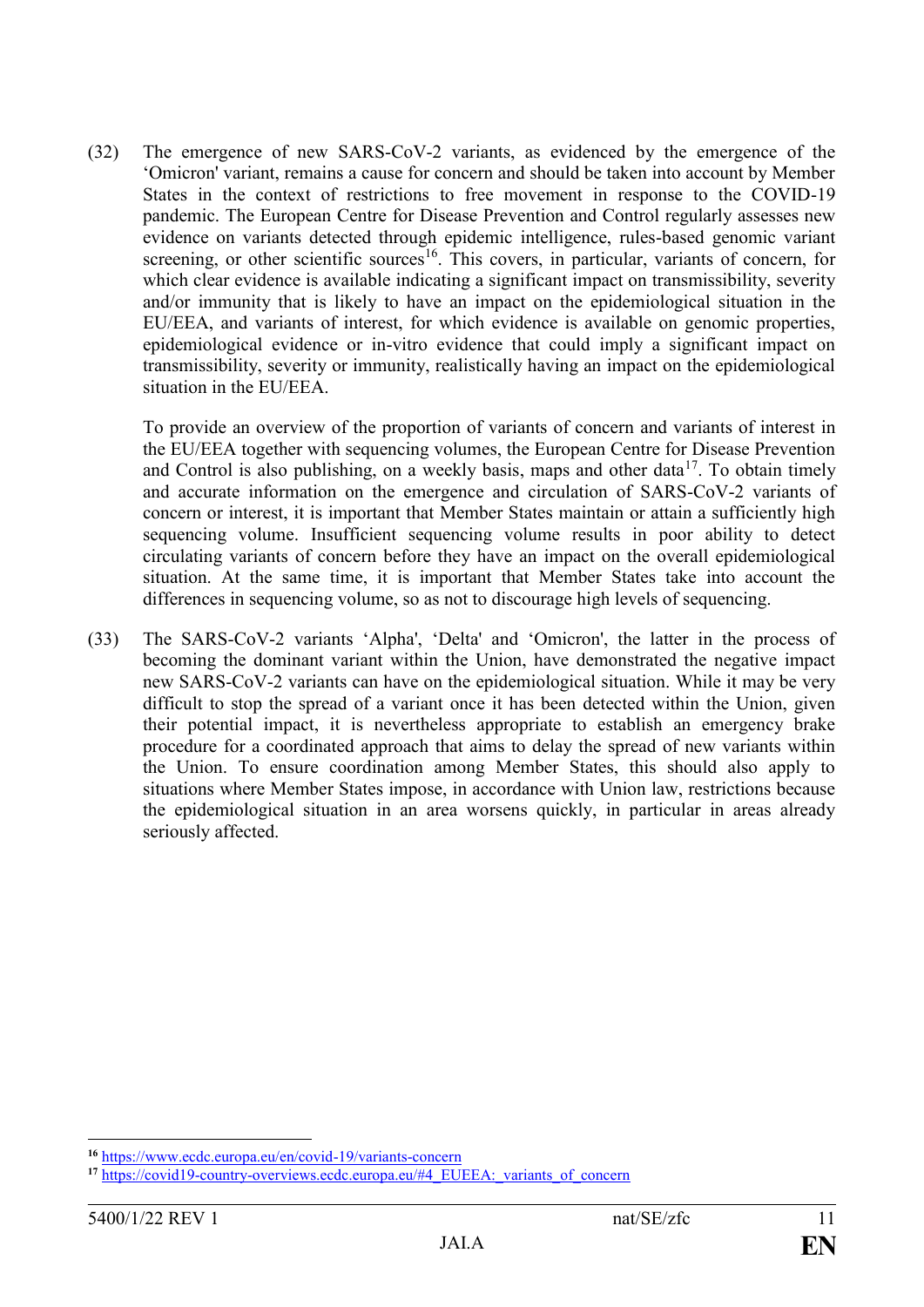- (34) As set out in Regulation (EU) 2021/953, where a Member State requires, in accordance with Union law, holders of the EU Digital COVID Certificate to undergo, after entry into its territory, quarantine or self-isolation or to be tested for SARS-CoV-2 infection, or if it imposes other restrictions on the holders of such certificates because, for example, the epidemiological situation in a Member State or in a region within a Member State worsens quickly, in particular as a result of a SARS-CoV-2 variant of concern or interest, it is to inform the Commission and the other Member States accordingly, if possible 48 hours in advance of the introduction of such new restrictions. To that end, the Member State is to provide the reasons for and scope of such restrictions, specifying which certificate holders are subject to or exempt from such restrictions, and the date and duration of such restrictions, including to outline their compliance with the principles of proportionality and non-discrimination.
- (35) The emergency brake procedure could be triggered either by a Member State, based on the information to be submitted pursuant to Regulation (EU) 2021/953, or by the Commission, based on the regular assessment of new evidence on variants by the European Centre for Disease Prevention and Control. It may result in an agreement, based on a proposal by the Commission, to apply, for a limited period of time, additional restrictions on travel from the areas concerned, such as testing or quarantine/self-isolation requirements for travellers or both. The framework for the definition and assessment of criteria that could result in the triggering of public health interventions against variants of concern, currently being developed by the European expert group on  $SARS-CoV-2$  variants<sup>18</sup>, should be taken into account once available.
- (36) To preserve the functioning of the 'Green Lanes', testing requirements imposed on transport workers and transport service providers as a result of the emergency brake being triggered should be limited to rapid antigen tests, and no quarantine/self-isolation should be required. Such testing requirements should not lead to transport disruptions. Should transport or supply chain disruptions occur, any such systematic testing requirements should lifted or repealed immediately.

**<sup>18</sup>** [https://ec.europa.eu/transparency/expert-groups-register/screen/expert](https://ec.europa.eu/transparency/expert-groups-register/screen/expert-groups/consult?lang=en&groupId=3791&fromMeetings=true&meetingId=27935)[groups/consult?lang=en&groupId=3791&fromMeetings=true&meetingId=27935](https://ec.europa.eu/transparency/expert-groups-register/screen/expert-groups/consult?lang=en&groupId=3791&fromMeetings=true&meetingId=27935)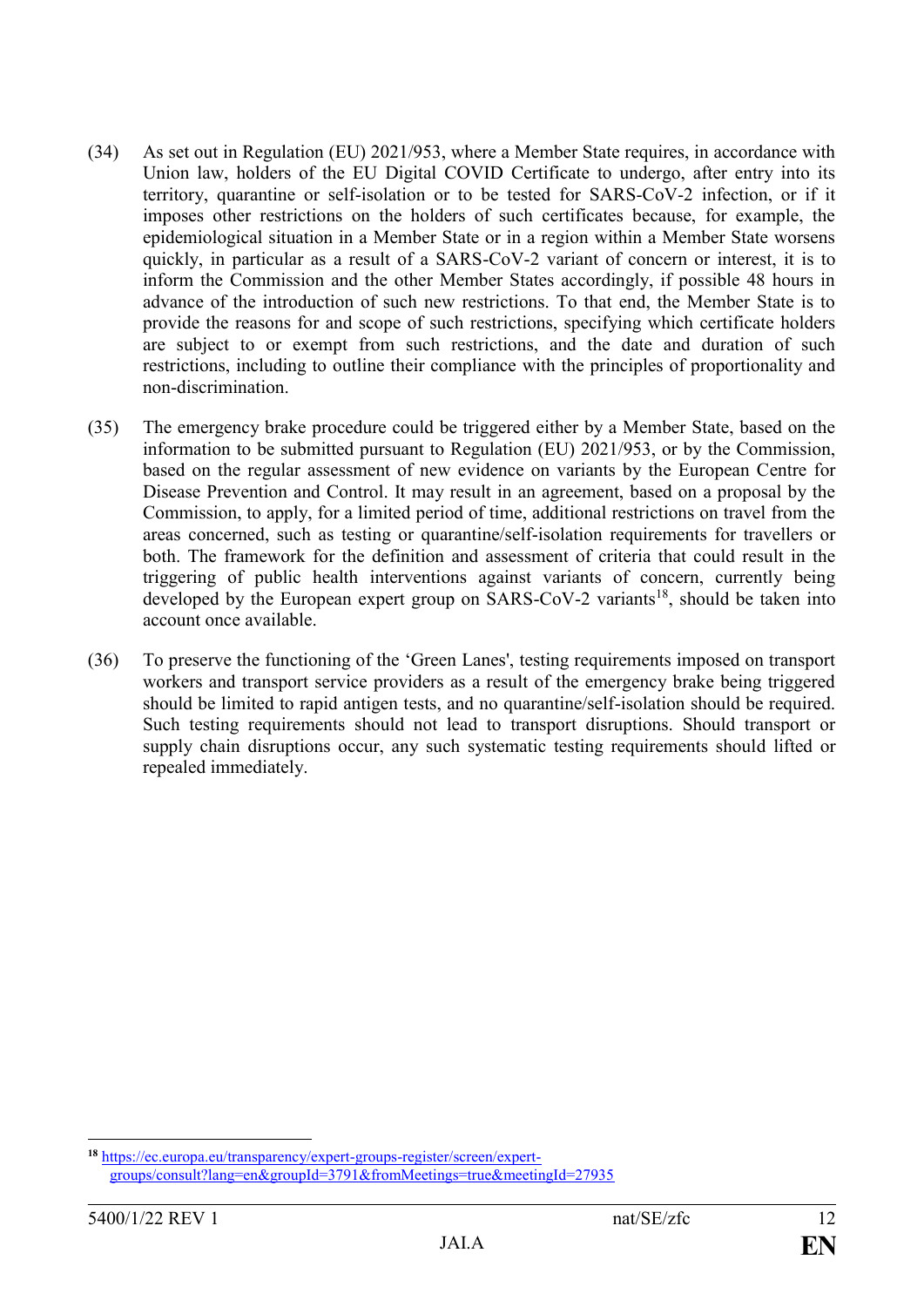- (37) Contact tracing remains a central pillar of the fight against the spread of the virus, especially in connection with the emergence of new variants. At the same time, effective and timely contact tracing is more challenging when it needs to be performed across borders and for high volumes of passengers travelling close to each other. To facilitate this, a common Digital Passenger Locator Form ('PLF')<sup>19</sup> has been developed, and Member States should be encouraged to make use of this common format to facilitate travel. Member States should also be encouraged to join the PLF Exchange Platform, established on the basis of Commission Implementing Decision (EU) 2021/858<sup>20</sup>, to enhance their cross-border contact tracing capabilities for all transport modes. The PLF exchange platform allows for the secure, timely and effective exchange of data between the competent authorities of the Member States, by enabling them to transmit information from their existing national digital PLF systems and relevant epidemiological information to other competent authorities in an interoperable and automatic manner.
- (38) Where PLFs are also used for purposes other than contact tracing, such as to determine whether an incoming traveller is to undergo a test for SARS-CoV-2 infection, failure to submit a PLF on time before arrival should not result in the traveller being denied entry into the country concerned, as this would amount to a serious restriction of free movement. Where appropriate, such travellers could however be required to undergo other measures, such as a post-arrival test for SARS-CoV-2 infection.
- (39) Clear, timely and comprehensive information to the general public remains crucial to limit the impacts of any restrictions to free movement put in place, ensuring predictability, legal certainty and compliance by citizens. Member States should provide such information in a timely manner, including via the 'Re-open EU' web platform<sup>21</sup>. Member States should also be encouraged to provide, on 'Re-open EU', information on the domestic use of EU Digital COVID Certificates, given the relevance of such information to travellers from other Member States.
- (40) In view of the evolving epidemiological situation, and as more relevant scientific evidence becomes available, the Commission, supported by the European Centre for Disease Prevention and Control, should regularly review this Recommendation, and transmit its findings to the Council for its consideration, together with a proposal to amend the Recommendation, where necessary. In particular, in line with the principles of necessity and proportionality, which provide that any restrictions should be lifted as soon as the epidemiological situation allows for it, the Commission is invited to closely monitor the evolution in the epidemiological situation and re-evaluate if the requirement to hold an EU Digital Covid certificate is still justified once the epidemiological situation in the whole EU or at regional level has improved.

<sup>1</sup> **<sup>19</sup>** <https://www.euplf.eu/en/home/index.html>

**<sup>20</sup>** Commission Implementing Decision (EU) 2021/858 of 27 May 2021 amending Implementing Decision (EU) 2017/253 as regards alerts triggered by serious cross-border threats to health and for the contact tracing of passengers identified through Passenger Locator Forms (OJ L 188, 28.5.2021, p. 106).

**<sup>21</sup>** <https://reopen.europa.eu/en>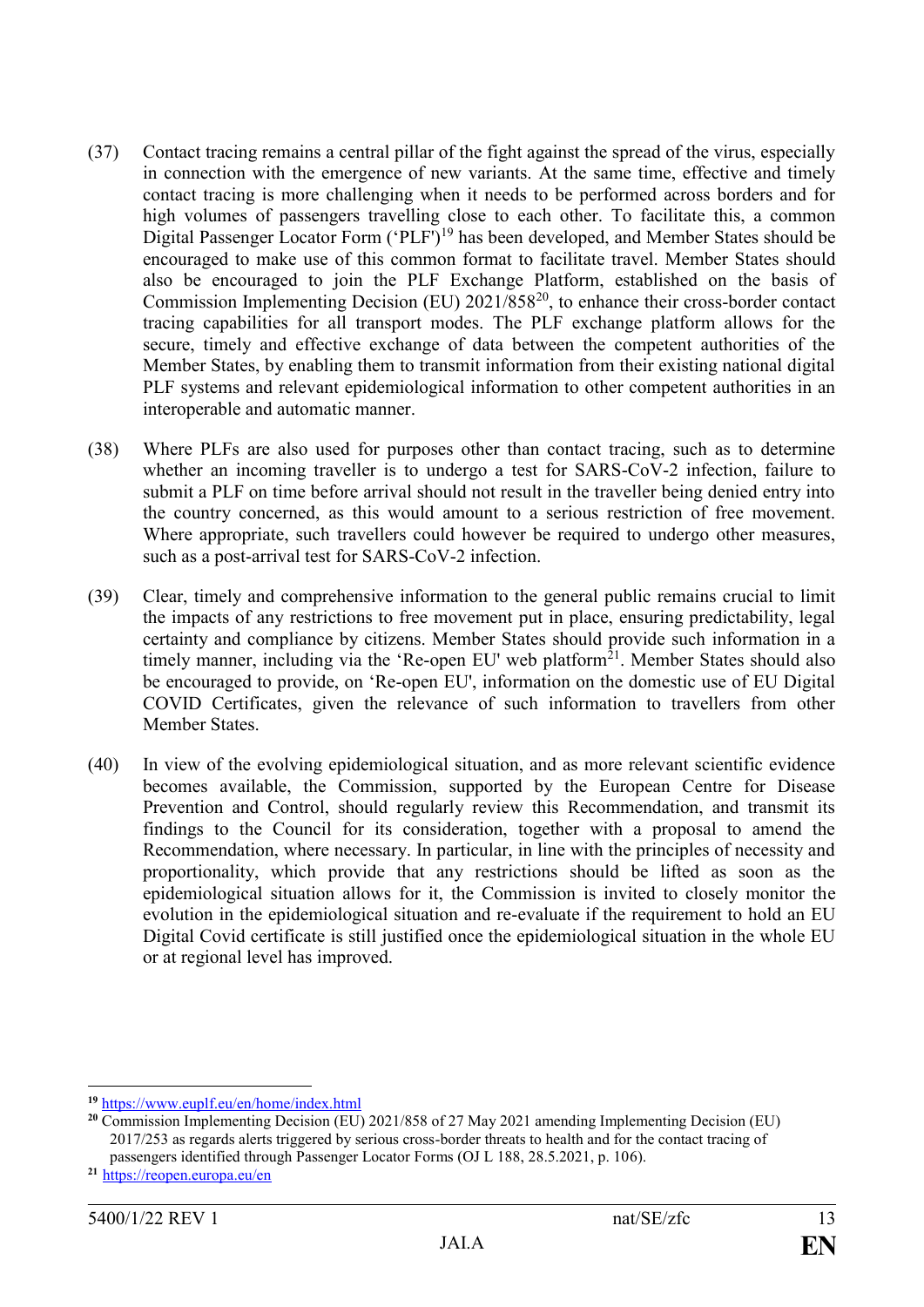- (41) Given that this Recommendation adapts and further develops the common approach to facilitate safe free movement during the COVID-19 pandemic, Council Recommendation (EU) 2020/1475 should be replaced.
- (42) To allow for sufficient time for the coordinated approach set out in this Recommendation to be implemented, the Recommendation should apply as of 1 February 2022.
- (43) In line with the principle of proportionality, the mechanisms put in place by this Recommendation should be strictly limited in scope and time to restrictions adopted in response to this pandemic. At the latest when Regulation (EU) 2021/953 ceases to apply, this Recommendation should also cease to apply,

## HAS ADOPTED THIS RECOMMENDATION:

## **General Principles**

When adopting and applying measures to protect public health in response to the COVID-19 pandemic, Member States should coordinate their actions based on the following principles:

- 1. Any restrictions to the free movement of persons within the Union put in place to limit the spread of COVID-19 should be based on specific and limited public interest grounds, namely the protection of public health. It is necessary for such limitations to be applied in compliance with the general principles of Union law, in particular proportionality and non-discrimination. Any measures taken should thus not extend beyond what is strictly necessary to safeguard public health.
- 2. Any such restrictions should be lifted as soon as the epidemiological situation, including in hospitals, allows it.
- 3. Member States should ensure that any requirements imposed on citizens and businesses provide a concrete benefit to the public health efforts to combat the pandemic and do not create an undue and unnecessary administrative burden.
- 4. There may be no discrimination between Member States, for example by applying more generous rules to travel to and from a neighbouring Member State as compared to travel to and from other Member States.
- 5. Restrictions may not be discriminatory, that is, they should apply equally to returning nationals of the Member State concerned. Restrictions cannot be based on the nationality of the person concerned.
- 6. Member States should always admit their own nationals and Union citizens and their family members resident in their territory. Member States should in principle not refuse the entry of other persons travelling from other Member States, and should facilitate swift transit through their territories.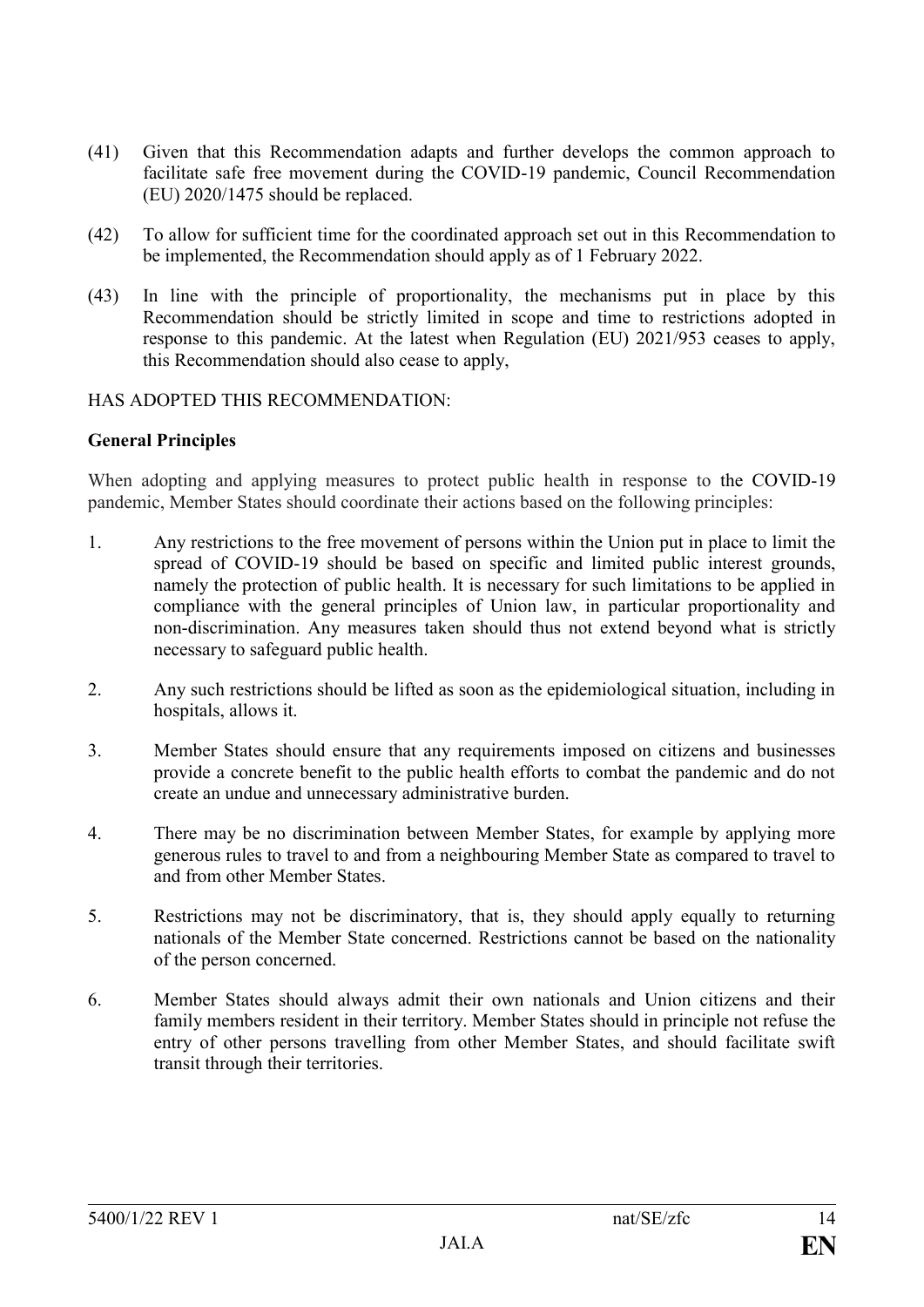- 7. Member States should pay particular attention to the specificities of cross-border regions, outermost regions, exclaves and geographically isolated areas and the need to cooperate at local and regional level.
- 8. Member States should avoid disruptions to supply chains and essential travel and should keep transport flows moving in line with the system of 'Green Lanes' system.
- 9. Member States should regularly exchange information on all matters covered by the scope of this recommendation and inform citizens accordingly.
- 10. Restrictions should not take the form of prohibitions on the operation of certain transport services.

## **Coordinated framework to facilitate safe free movement during the COVID-19 pandemic**

11. Travellers in the possession of a valid EU Digital COVID Certificate issued pursuant to Regulation (EU) 2021/953 meeting the conditions of point 12 should not be subject to additional restrictions to free movement. In particular, persons travelling within the Union should not be required to undergo quarantine.

In this context, the following derogations should apply to the first subparagraph:

- (a) the exemptions set out in point 16;
- (b) additional measures set out in point 19 for arrivals from areas where the virus is circulating at very high levels and thus likely to result in a significant level of imported cases;
- (c) additional measures agreed pursuant to point 25 to delay the spread of new SARS-CoV-2 variants of concern or interest.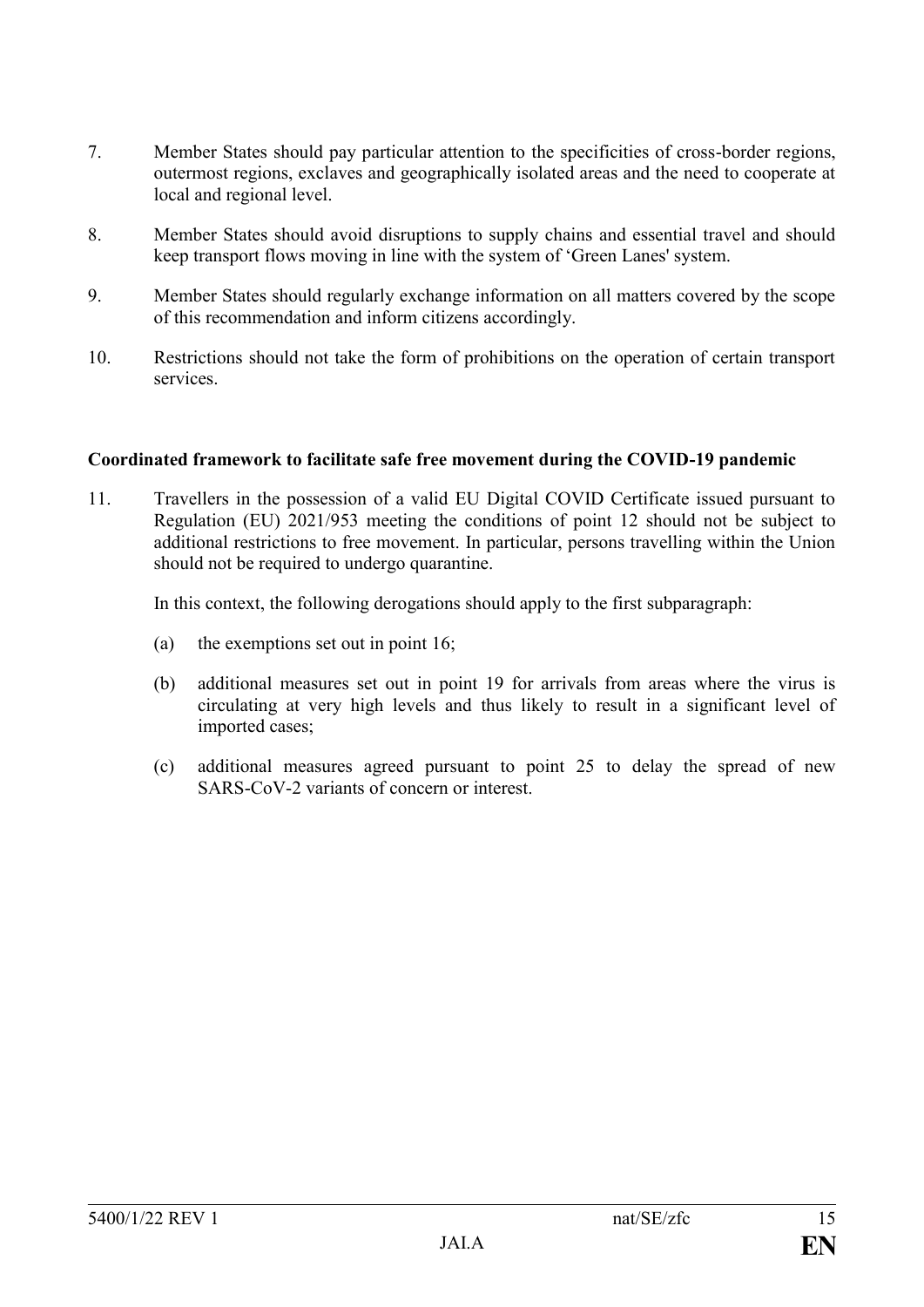- 12. An EU Digital COVID Certificate should be accepted if its authenticity, validity and integrity can be verified and if it meets the following conditions:
	- (a) Vaccination certificates issued in line with Regulation (EU) 2021/953 for a COVID-19 vaccine covered by the first subparagraph of Article 5(5) of that Regulation and indicating that the holder has received:
		- the second dose in a two-dose series;
		- a single-dose vaccine;
		- in line with the vaccination strategy of the Member State of vaccination, a single dose of a two-dose vaccine after having previously been infected with SARS-CoV-2;
		- a booster dose following the completion of the primary vaccination series;

provided that the acceptance period set out in Regulation (EU) 2021/953 has not yet elapsed and, for certificates falling under points (i) to (iii), at least 14 days have passed since the last dose.

Member States could also accept vaccination certificates issued in line with Regulation (EU) 2021/953 for COVID-19 vaccines covered by the second subparagraph of Article 5(5) of EU Digital COVID Certificate Regulation.

Member States should ensure access to vaccination with booster doses for those population groups whose vaccination certificates indicating the completion of the primary vaccination series approach the limit of the standard acceptance period and for which the national authorities have issued a recommendation to receive a booster dose.

On the basis of further scientific evidence, the Commission should regularly re-evaluate the approach set out in point (a).

- (b) Test certificates issued in line with Regulation (EU) 2021/953 indicating a negative test result obtained:
	- not more than 72 hours before arrival, in case of molecular nucleic acid amplification test (NAAT); or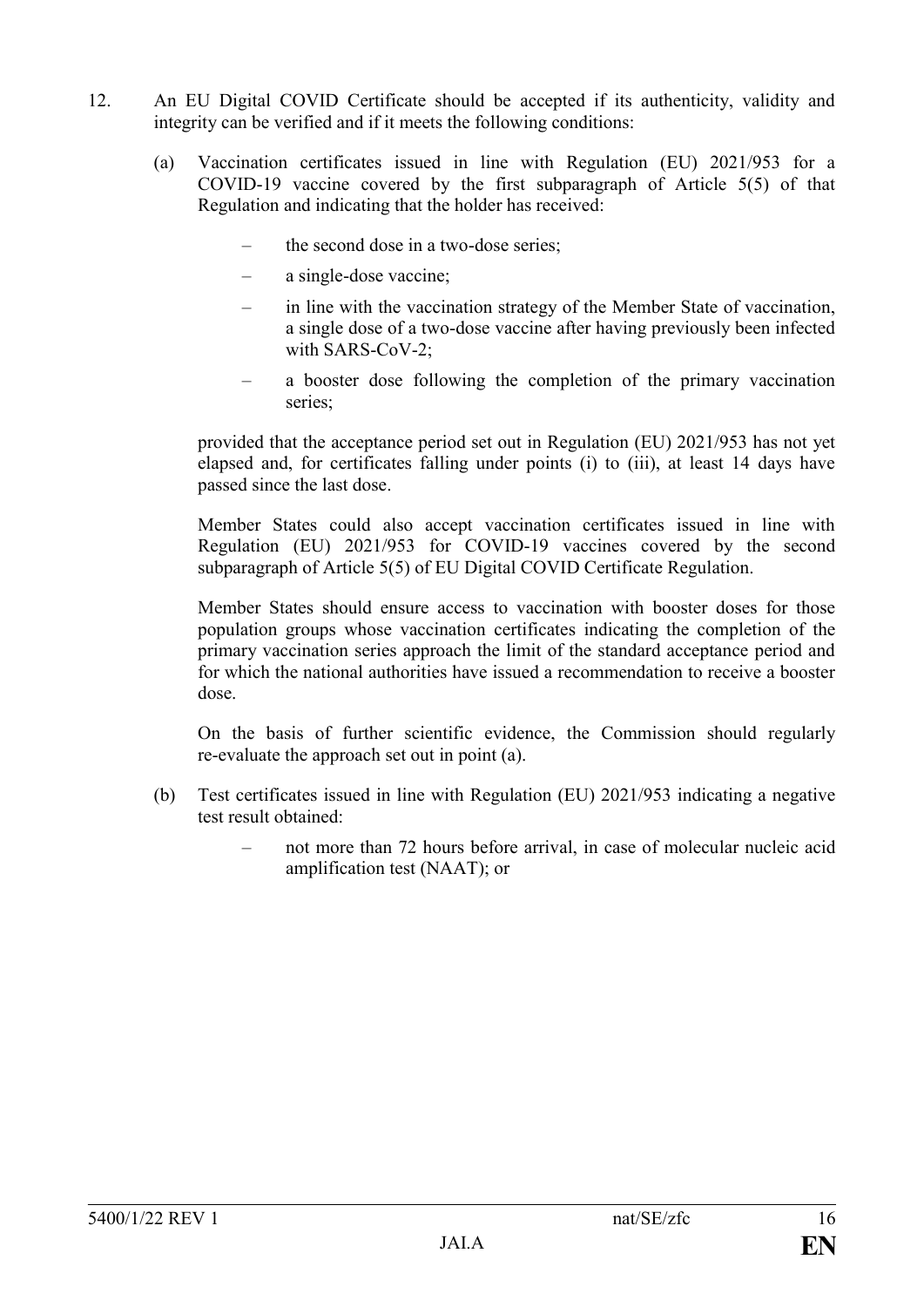– not more than 24 hours before arrival, in case of a rapid antigen test (RAT) listed in the common and updated list of COVID-19 rapid antigen  $t$ established on the basis of the Council Recommendation of 21 January 2021<sup>23</sup>.

For the purpose of travel in exercise of free movement rights, Member States should accept both types of tests.

Member States should seek to ensure that test certificates are issued as soon as possible after the collection of the test sample.

- (c) Certificates of recovery issued in line with Regulation (EU) 2021/953 indicating that not more than 180 days have passed since the date of the first positive NAAT result.
- 13. Member States should make use of the standardised business rules processing functionality offered by the EU Digital COVID Certificate system.
- 14. Where this Recommendation makes reference to EU Digital COVID Certificates issued in line with Regulation (EU) 2021/953, this should be understood as also covering certificates covered by an implementing act adopted pursuant to Article 3(10) or Article 8(2) of that Regulation issued by third countries to Union citizens and their family members. Member States are also encouraged to issue vaccination certificates pursuant to Article 8(1) of Regulation (EU) 2021/953.
- 15. Persons not in the possession of an EU Digital COVID Certificate issued in line with Regulation (EU) 2021/953 could be required to undergo an NAAT or RAT listed in the common and updated list prior to or no later than 24 hours after arrival. This does not apply to persons exempted from holding an EU Digital COVID Certificate in accordance with point 16.

# **Exemptions**

- 16. The following categories of travellers should not be required to be in the possession of a valid EU Digital COVID Certificate issued pursuant to Regulation (EU) 2021/953:
	- (a) the following types of travellers with an essential function or need, when exercising this essential function or need:
		- transport workers or transport service providers, including drivers and crew of freight vehicles carrying goods for use in the territory as well as those merely transiting;
		- patients travelling for imperative medical reasons;
		- seafarers.

<sup>&</sup>lt;sup>22</sup> Available at: [https://ec.europa.eu/health/sites/default/files/preparedness\\_response/docs/covid-19\\_rat\\_common](Available%20at:%20https:/ec.europa.eu/health/sites/default/files/preparedness_response/docs/covid-19_rat_common-list_en.pdf)[list\\_en.pdf](Available%20at:%20https:/ec.europa.eu/health/sites/default/files/preparedness_response/docs/covid-19_rat_common-list_en.pdf)

<sup>&</sup>lt;sup>23</sup> Council Recommendation of 21 January 2021 on a common framework for the use and validation of rapid antigen tests and the mutual recognition of COVID-19 test results in the EU (OJ C 24, 22.1.2021, p. 1).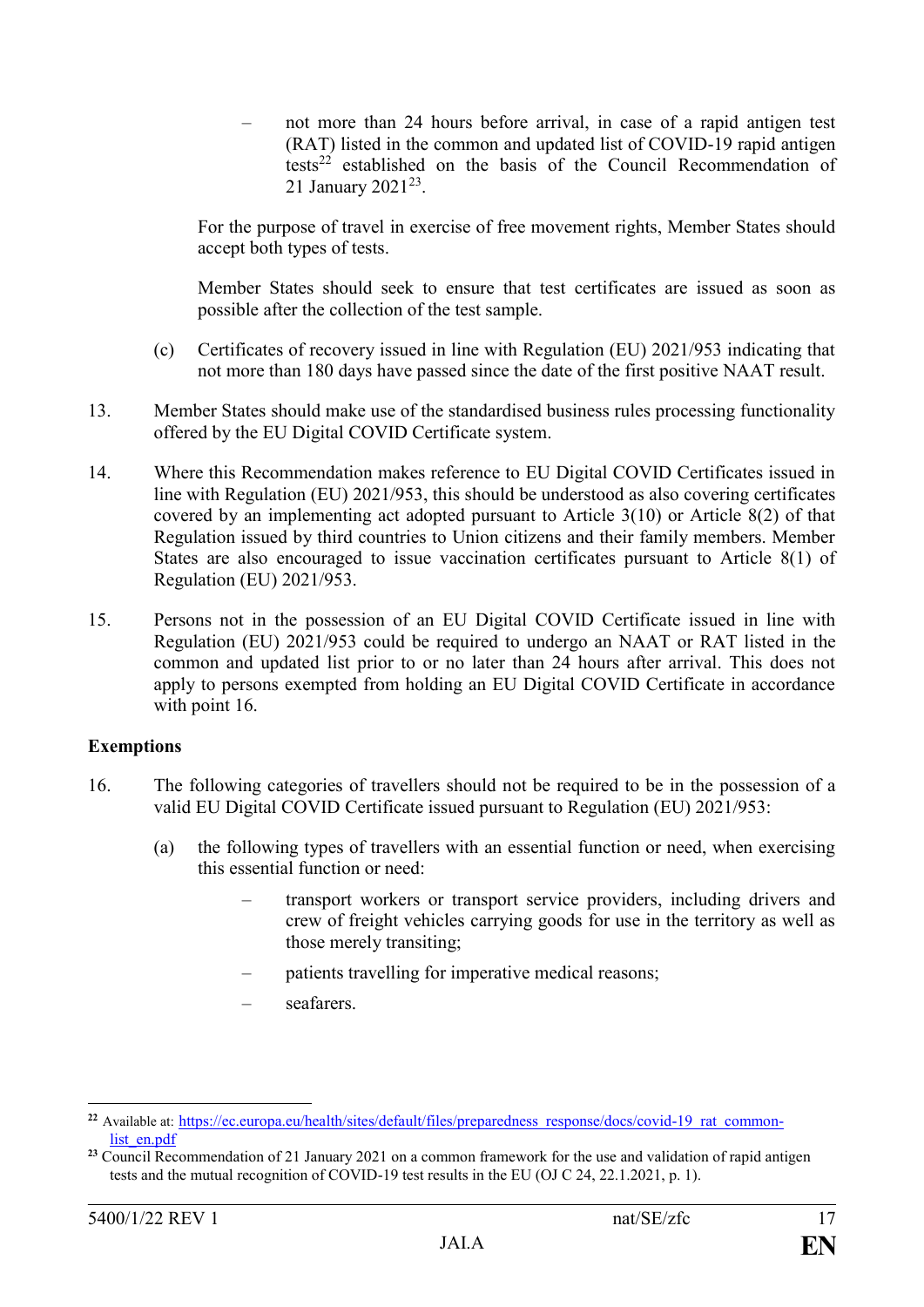- (b) persons living in border regions and travelling across the border on a daily or frequent basis for the purposes of work, business, education, family, medical care or caregiving;
- (c) children under the age of 12 years.

## **EU traffic light map and exceptions and additional measures based thereon**

17. Based on the data provided by the Member States, the European Centre for Disease Prevention and Control should publish a map of Member States, broken down by regions, indicating the potential risk of a person travelling from the region being infected with SARS-CoV-2 according to a traffic light system. This map should also include data from Iceland, Liechtenstein, Norway and, as soon as conditions allow<sup>24</sup>, the Swiss Confederation.

The traffic light map should be based on the criteria, thresholds and colour code set out in the Annex.

- 18. Each week, the European Centre for Disease Prevention and Control should publish updated versions of the maps and the underlying data.
- 19. The traffic light map should serve to provide the public and Member States' authorities with information as to the evolution of the epidemiological situation across the Union. In addition, Member States should, based on the traffic light map, apply the following measures to and from areas where the virus is circulating at very high levels and which are classified as "dark red"in accordance with point 3 (g) of the Annex:
	- (a) Member States should discourage all non-essential travel to and from those areas;
	- (b) persons not in the possession of a vaccination or recovery certificate arriving from those areas should be required to undergo an NAAT or RAT listed in the common and updated list prior to departure and to quarantine/self-isolate for ten days after arrival. Quarantine/self-isolation should end early if the person concerned undergoes, at the earliest on the fifth day after arrival, a test for SARS-CoV-2 infection that results in a negative test result.

**<sup>24</sup>** Subject to an agreement concluded between the EU and the Swiss Confederation on the cooperation on public health, including on the participation of the Swiss Confederation to the European Centre for Disease Prevention and Control according to Regulation (EC) No 851/2004 of the European Parliament and of the Council of 21 April 2004 establishing a European Centre for disease prevention and control (OJ L 142, 30.4.2004, p. 1).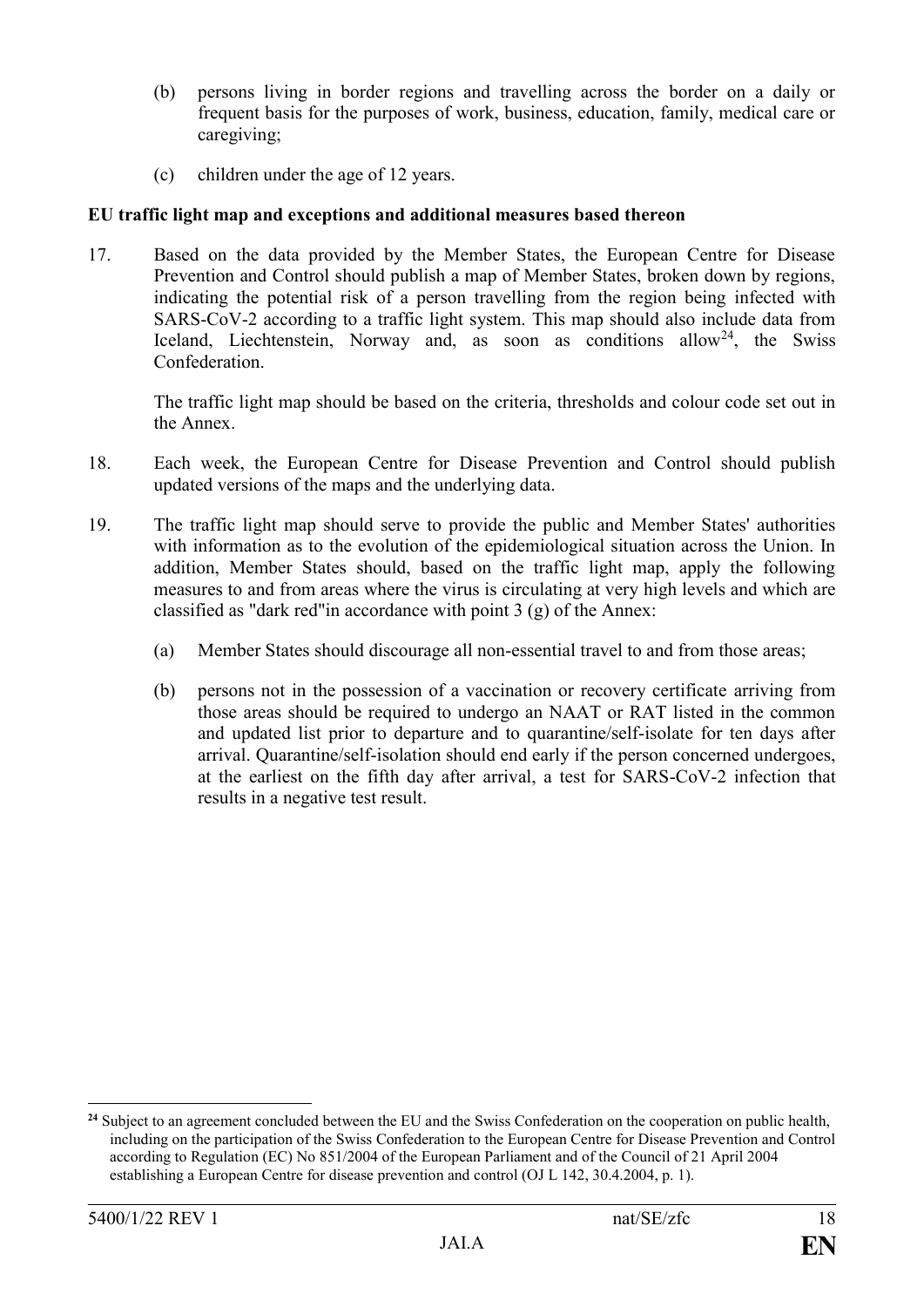Where such persons are covered by point 16(a) or (b), they should not be required to undergo quarantine/self-isolation but may be required to be in the possession of a negative test certificate. By way of derogation, transport workers and transport service providers should not be required to undergo self-isolation/quarantine or be in the possession of a negative test certificate while exercising this essential function.

Children under the age of 12 years in the possession of a valid EU Digital COVID Certificate or a negative test for SARS-CoV-2 infection arriving from areas classified as 'dark red' should not be required to undergo quarantine/self-isolation. In addition, children under the age of 6 years should not be required to undergo travel-related quarantine/self-isolation or travel-related tests for SARS-CoV-2 infection.

## **Addressing variants of concern or interest and emergency brake**

20. Member States should pay particular attention to the spread of new SARS-CoV-2 variants of concern or interest, especially variants that increase transmissibility or disease severity or affect vaccine efficacy. For this purpose, Member States should make use of the data and risk assessments published by the European Centre for Disease Prevention and Control on variants of concern or interest in the EU/EEA.

To support Member States, the European Centre for Disease Prevention and Control should continue to publish information and maps on SARS-CoV-2 variants of concern or interest, notably on sequencing volumes and variant distribution.

21. To obtain timely and accurate information on the emergence and circulation of SARS-CoV-2 variants of concern or interest, Member States should attain or maintain high sequencing volumes, ideally at a level that allows detection of variants accounting for 1% or less of circulating viruses.

Member States should, on a weekly basis, provide data on the results of the sequencing of SARS-CoV-2-positive cases and sequencing volume, including at regional level, to ensure that any measures can be targeted to those regions where they are strictly necessary.

22. Where a Member State requires travellers, including holders of EU Digital COVID Certificates, to undergo, after entry into its territory, quarantine/self-isolation or to be tested for SARS-CoV-2 infection, or if it imposes other restrictions on the holders of such certificates, in response to the emergence of a new SARS-CoV-2 variant of concern or interest, it should inform the Commission and the other Member States accordingly, including by providing the information referred to in Article 11(2) of Regulation (EU) 2021/953. If possible, such information should be provided 48 hours in advance of the introduction of such new restrictions. Wherever possible, such measures should be limited to the regional level.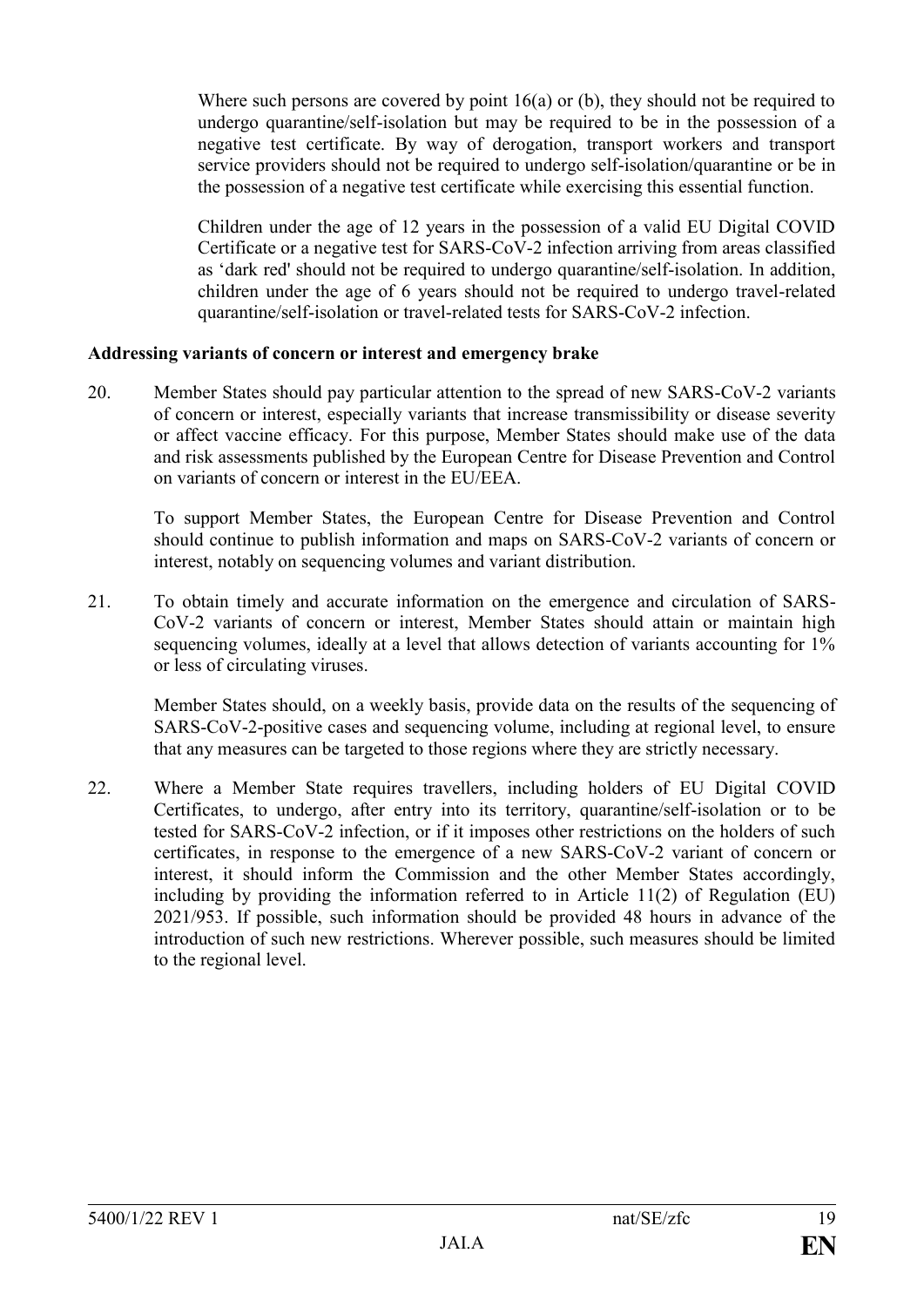This should also apply to situations where a Member State imposes additional quarantine/self-isolation or test requirements, in accordance with Union law, because the epidemiological situation in a Member State or in an area within a Member State worsens quickly, in particular in areas already classified as 'dark red'. In this case, the information provided should clearly indicate why the additional measures are necessary and proportionate.

- 23. Where a Member State triggers the emergency brake and, as a result, requires transport workers and transport service providers to undergo a test for COVID-19 infection, rapid antigen tests should be used and no quarantine be required, which should not lead to transport disruptions. Should transport or supply chain disruptions occur, Member States should lift or repeal any such systematic testing requirements immediately in order to preserve the functioning of the 'Green Lanes'. No tests should be required where the emergency brake is triggered pursuant to the second subparagraph of point 22.
- 24. Based on the information provided in accordance with point 22, the Council, in close cooperation with the Commission and supported by the European Centre for Disease Prevention and Control, should review the situation in a coordinated manner. During such a coordination meeting, the Member State concerned should outline the reasoning for its measures.

The Commission, based on the regular assessment of new evidence on variants by the European Centre for Disease Prevention and Control, and, once available, the framework developed by the European expert group on SARS-CoV-2 variants, may also suggest a discussion within the Council on a new SARS-CoV-2 variant of concern or interest or on a rapidly deteriorating epidemiological situation in a Member State or in a region within a Member State.

- 25. During a discussion pursuant to point 24, the Commission, could, where necessary and as appropriate, propose that the Council agree on a coordinated approach regarding travel from the areas concerned that aims, in particular, to delay the spread of the variant within the Union, such as testing and/or quarantine/self-isolation requirements for travellers.
- 26. Any situation resulting in the adoption of measures pursuant to this point should be reviewed regularly. The Commission or Member States may suggest lifting the measures put in place in accordance with the coordinated approach on new SARS- CoV-2 variants of concern or interest.

## **Passenger Locator Form and contact tracing**

27. Member States could consider requiring persons travelling to their territory by means of collective transport modes with pre-assigned seat or cabin to submit Passenger Locator Forms ('PLF') in accordance with data protection requirements. For this purpose, Member States could make use of the common Digital Passenger Locator Form developed by the EU Healthy Gateways<sup>25</sup> and join the PLF Exchange Platform to enhance their cross-border contact tracing capabilities for all transport modes.

<sup>&</sup>lt;u>.</u> **<sup>25</sup>** <https://www.euplf.eu/en/home/index.html>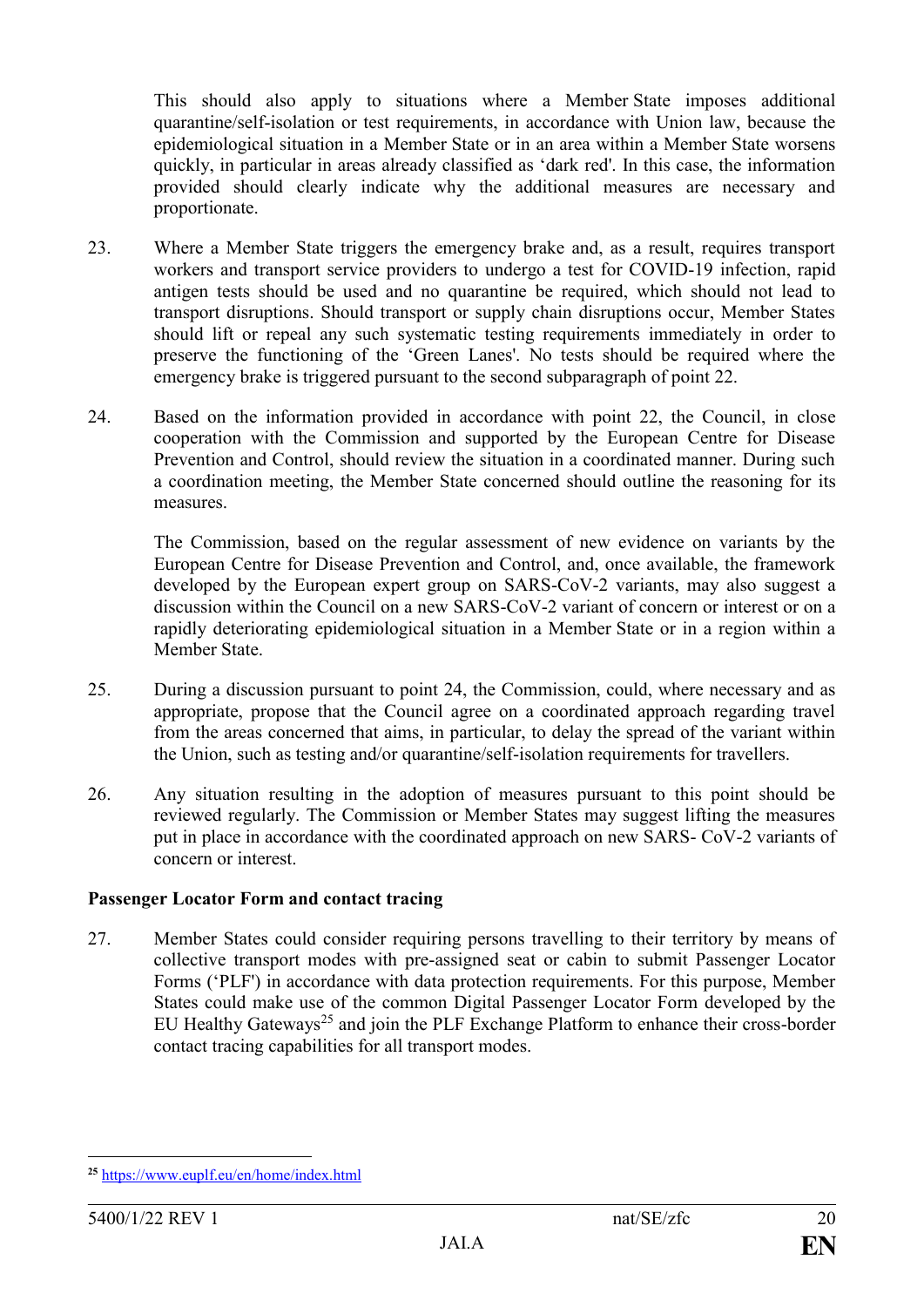28. If a person develops symptoms upon arrival at the destination, testing, diagnosis, isolation and contact tracing should take place in accordance with the local practice, and entry should not be refused. Information on cases detected on arrival should be immediately shared with the public health authorities of the countries the person concerned has resided in during the previous 14 days for contact tracing purposes, using, where applicable, the PLF Exchange Platform, or otherwise the Early Warning and Response System.

#### **Communication and information to the public**

- 29. In line with Article 11 of Regulation (EU) 2021/953, Member States should provide relevant stakeholders and the general public with clear, comprehensive and timely information about any measures affecting the right of free movement and any accompanying requirements, such as the need to submit a PLF, as early as possible before new measures come into effect. As a general rule, this information should be published at least 24 hours before the measures come into effect, taking into account that some flexibility is required for epidemiological emergencies. The information should also be published in a machine-readable format.
- 30. This information should be regularly updated by Member States and also be made available on the 'Re-open EU' web platform, which should contain the map published regularly by the European Centre for Disease Prevention and Control pursuant to point 17. Where applicable, Member States should also provide, on 'Re-open EU', information on the domestic use of EU Digital COVID Certificates.
- 31. The substance of the measures, their geographical scope and the categories of persons to whom they apply should be clearly described.

#### **Final provisions**

- 32. This Recommendation should be regularly reviewed by the Commission, with the support of the European Centre for Disease Prevention and Control. The Commission should report thereon regularly to the Council.
- 33. Recommendation (EU) 2020/1475 is replaced by this Recommendation.
- 34. This Recommendation should apply from 1 February 2022.
- 35. This Recommendation will cease to apply at the latest at the same time as Regulation (EU) 2021/953.

Done at Brussels,

*For the Council The President*